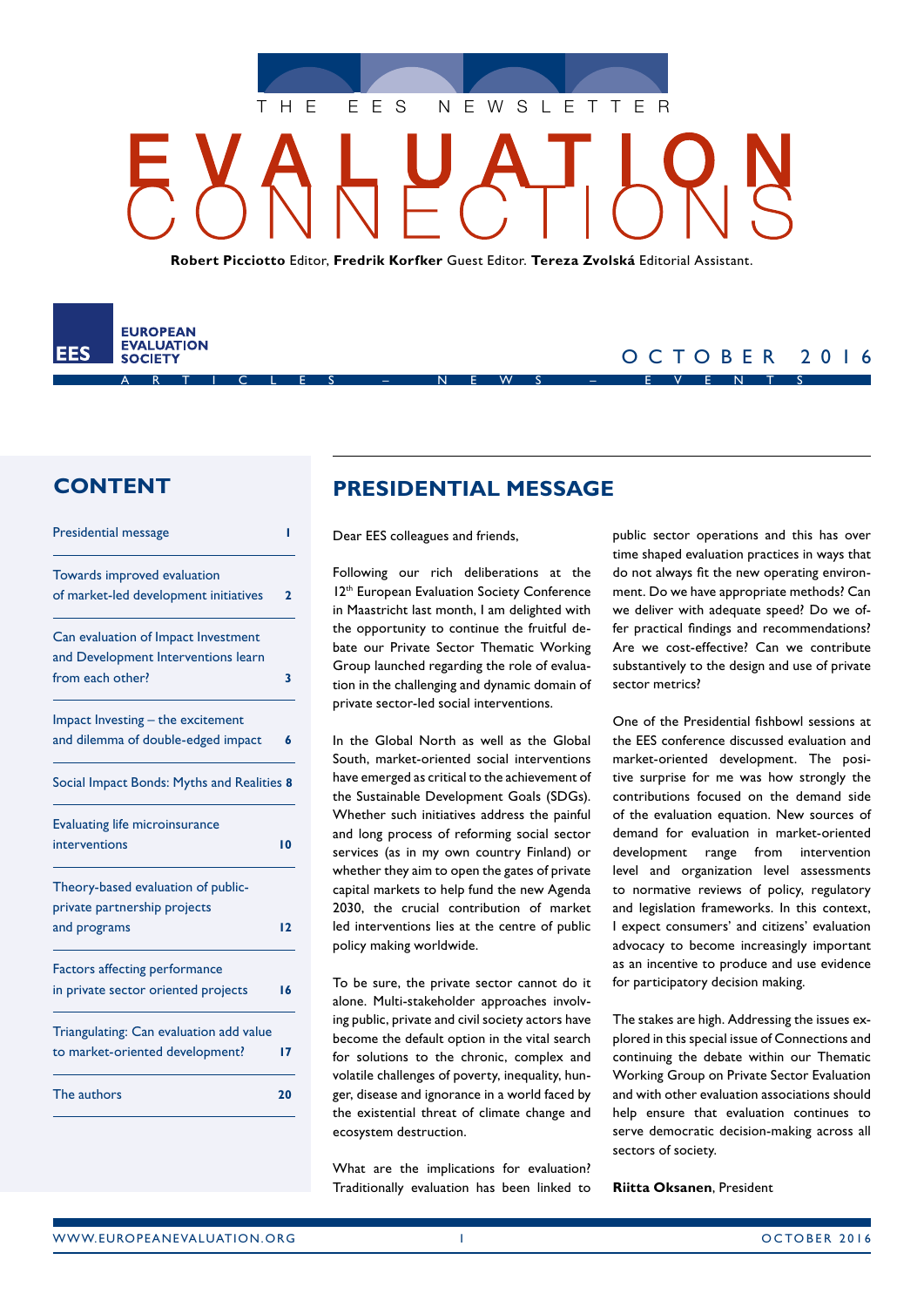# <span id="page-1-0"></span>**TOWARDS IMPROVED EVALUATION OF MARKET-LED DEVELOPMENT INITIATIVES**

#### **Fredrik Korfker**

The private sector is a major driver of development. OECD's Development Co-operation Report 2016 on "The Sustainable Development Goals as Business Opportunities" states that countries that have adopted market led development policies such as Korea, the Peoples Republic of China and Singapore have had enormous development success.<sup>1</sup> By relying on private enterprise, these nations have experienced strong economic growth and several hundred million people have been brought out of poverty. The report further highlights that the Global Commission on the Economy and Climate expects that over the next 15 years, around USD 20,000 billion will be invested by the private sector.<sup>2</sup>

This special issue of Connections focusses on the evaluation of private sector development interventions. It starts with three articles about social impact assessment of private investment. The two articles that follow deal with the evaluation of micro insurance products and public private partnerships. The final article deals with factors affecting performance in private sector oriented projects. Five of the authors are members of the EES Thematic Working Group on Private Sector evaluation, while the sixth author, Iker Llabres Torres is a student with ample experience in the private sector.

These articles provide complementary perspectives on the evaluation of private sector interventions, Romeo Santos and Sara Vaca describe the nature of Impact Investing and the diverse interests of asset owners, asset managers, service providers and investors. Their contrasting needs underlie the dilemma of double-edged impact, i.e. financial profits versus social and environmental sustainability. Next, Sara Vaca and Romeo Santos pose a central question: can impact investment and development evaluators learn from each other? It helps focus attention on similarities and differences in these two evaluation domains, especially with respect to impact measurement approaches and methods/ designs for measuring impact. This includes useful references to the Impact Reporting and Investment Standards (IRIS) approaches adopted of the Global Impact Investing Network (GIIN) that contrast with statistical methods and experimental, theory-based, case-based, participatory and synthesisbased approaches of development evaluators. It follows that harmonisation of approaches across these two domains would be mutually beneficial. Similarly, Robert Picciotto shows that limitations of the current approach to social impact bonds evaluation help explain the modest growth and mixed results of a highly promising market led investment vehicle. In the same vein, Iker Llabres Torres puts forward an improved methodology for the evaluation of micro finance development interventions that ensures adequate treatment of social effects and risk assessment through judicious use of theory based methods and enhanced OECD/DAC-based evaluation criteria. Theory based approaches are also proposed by Mehmet Uzunkaya to improve the quality of public private partnership (PPP) projects/programmes evaluations. He puts

forward an intervention logical framework drawing on a combination of project finance and public investment theories which make it possible to address relevant cause-effect relations and also accommodates the OECD/ DAC evaluation criteria.

Finally, based on multilateral development banks studies, Nicolas Mathieu adopts a meta-evaluation stance to identify the main drivers of performance in private sector oriented projects. A main finding is that project design and management factors appear to have more traction than contextual policy characteristics in generating positive development outcomes. This finding suggests that the improved evaluation methods described in the other articles of this special issue would greatly improve the development effectiveness of market led interventions. Equally, it emerges that systematic identification of the role of the significant factors embedded in complex logical frameworks has the potential of putting the evaluations of individual development interventions to work towards improved policy making in the private sector as well as the public sector.

This Special Issue on Private Sector Evaluation ends with Riitta Oksanen's recent Blog on private sector evaluation in which she maintains a dialogue with Fredrik Korfker and Marvin Taylor-Dormond on recent developments in the area of evaluation of market-led development interventions.

n

1 OECD (2016) Development Co-operation Report 2016: The Sustainable Development Goals as Business Opportunities, OECD Publishing, Paris.

2 Global Commission on Business and Sustainable Development (2016), "New Global Commission to put business at the centre of global development", News, 21 January, Global Commission on Business and Sustainable Development, *www.businesscommission.org/news/2016/1/13/ gcbs-launch*.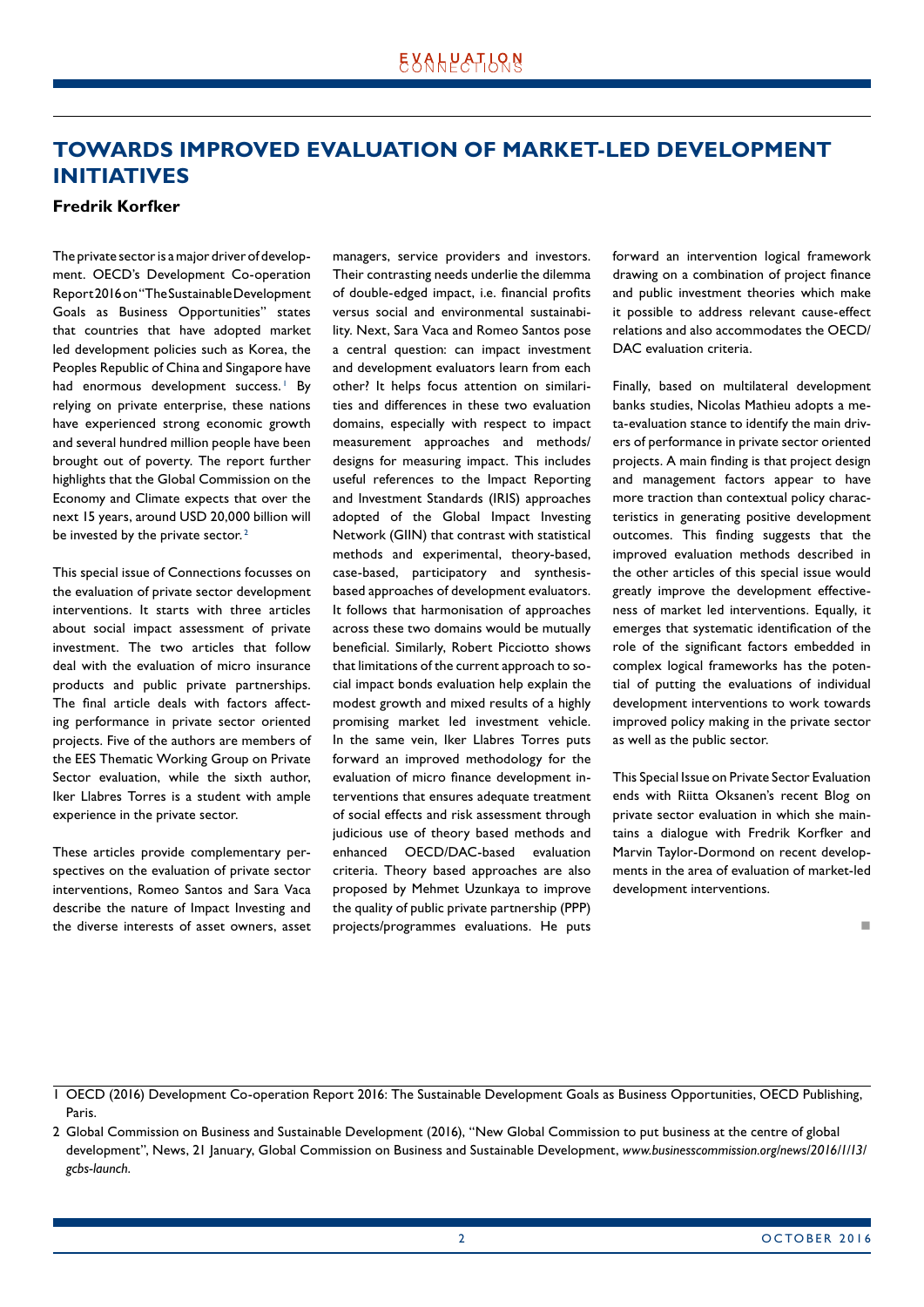# <span id="page-2-0"></span>**CAN EVALUATION OF IMPACT INVESTMENT AND DEVELOPMENT INTERVENTIONS LEARN FROM EACH OTHER?**

#### **Sara Vaca and Romeo Santos**

Impact Investment (II) and Development Interventions (DIs) seek the same outcome through different mechanisms. Both sets of interventions are intended to improve livelihoods. DIs originate in the non-profit sector or sovereign side, while II promotes development through the profit-seeking private sector. DIs support individuals, households and communities through grants, loans, in-kind goods and/or capacity building. II promotes local development through socially responsible private investment.

II and DIs have one challenge in common: social impact measurement. Yet, the literature on evaluation of social impact investment is scant and it is time for evaluation practitioners in both domains to share experiences and learn from each other.

This paper explores these two evaluation sub-disciplines and identifies the characteristics that bring them together in pursuit of impact measurement and impact generated by their different strategies.

### **What does Impact Investment and Development Interventions have in common**

Although the two evaluation fields operate at different levels and within different contexts they have in common the measurement of impact.

While II is a business modality that looks for return as well as social impact from its investments, development evaluation is used as a management tool in the development sector. It judges whether interventions have merit, worth and value in their context by assessing their relevance, efficacy, efficiency, sustainability and impact, among other criteria (e.g. performance). Yet both sets of instruments face the same challenge – measuring the often intangible effects that contribute to social and environmental impact.



Vaca, S. (2016).

*Actors working for promoting development.*





*Evaluation.*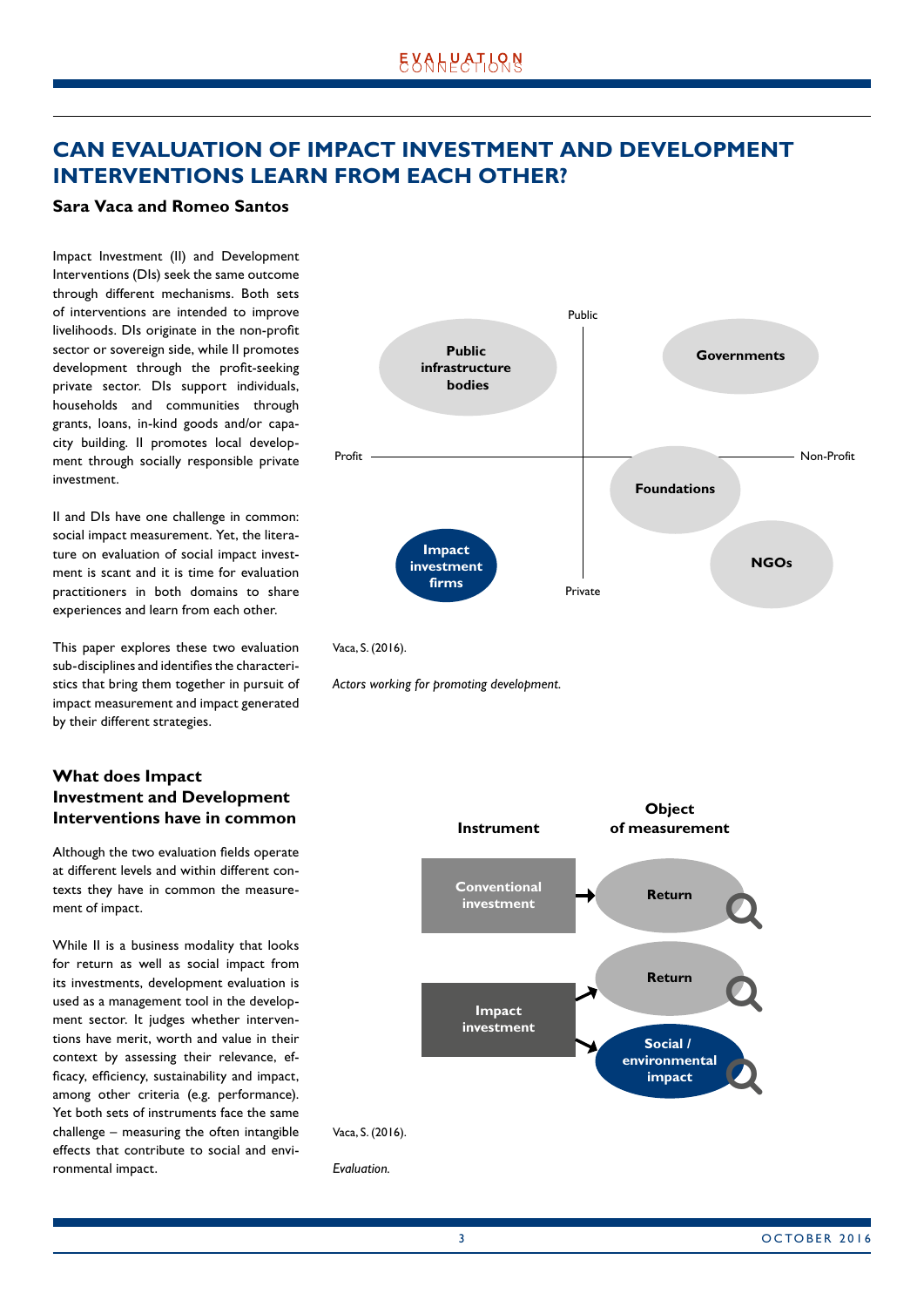# **EXAHLATIONS**

|                               | <b>Impact Investment</b>   | <b>Development Interventions</b> |  |
|-------------------------------|----------------------------|----------------------------------|--|
| How to choose whom to support | Selection of candidates    | Targeting vulnerable groups      |  |
| <b>Modality of support</b>    | Investment                 | Grant support                    |  |
| <b>Object of support</b>      | Economical activity        | Intervention                     |  |
|                               | Financial return<br>Impact | Impact                           |  |
| Way of measuring              | Measurement                | Evaluation                       |  |

Vaca, S. (2016).

*The following table seeks to further deepen into their similarities and differences:*

|                           | <b>Impact assessment of Development Interventions</b>                                                                                  | <b>Assessment of Social / Environmental impact</b><br>in Impact Investment                                                               |
|---------------------------|----------------------------------------------------------------------------------------------------------------------------------------|------------------------------------------------------------------------------------------------------------------------------------------|
| <b>Similarities</b><br>≺> | • Multiple stakeholders<br>• Complex environment                                                                                       | • Challenging task of measuring intangible issues                                                                                        |
| <b>Differences</b><br>> < | • Social impact is core<br>• Main audiences: Donors, staff and beneficiaries<br>(and general public)<br>• Credibility is a major issue | • Social/environmental impact is one of the two expected<br>outcomes<br>• Main audiences: investors<br>• Lack of external accountability |

### **Quick scan of Impact Investment and Development Interventions**

Although both evaluation models share the challenge of measuring Social Impact they are distinctive in their goals, approaches and methods. A summary of their different characteristics is presented below:

|                   | <b>Impact investment</b>                                                                                                                                                                                                                                                                                                                                                                                                                                                                                                                                                                                                                     | <b>Development interventions</b>                                                                                                                                                                                                                                                                                                                                         |
|-------------------|----------------------------------------------------------------------------------------------------------------------------------------------------------------------------------------------------------------------------------------------------------------------------------------------------------------------------------------------------------------------------------------------------------------------------------------------------------------------------------------------------------------------------------------------------------------------------------------------------------------------------------------------|--------------------------------------------------------------------------------------------------------------------------------------------------------------------------------------------------------------------------------------------------------------------------------------------------------------------------------------------------------------------------|
| <b>Definition</b> | Impact Investment is a relatively new term used to<br>describe investments made into companies, organiza-<br>tions, and funds with the intention to generate social<br>and environmental impact alongside a financial return.<br>Impact investments can be made in both emerging<br>and developed markets, and target a range of returns<br>from below market to market rate, depending upon<br>the circumstances in sectors such as sustainable<br>agriculture, clean technology, microfinance, and<br>affordable and accessible basic services including<br>housing, healthcare, and education (Global Impact<br>Investing Network, GIIN). | Evaluation is defined as judging the merit worth and<br>value of an intervention in a systematic way (Alkin, 2011.<br>Evaluation essentials, p. 9).<br>The process to reach this judgement requires<br>expertise in evaluation methodology and approaches,<br>in a professional, systematic and formal manner so as<br>to be systematic, unbiased and context-sensitive. |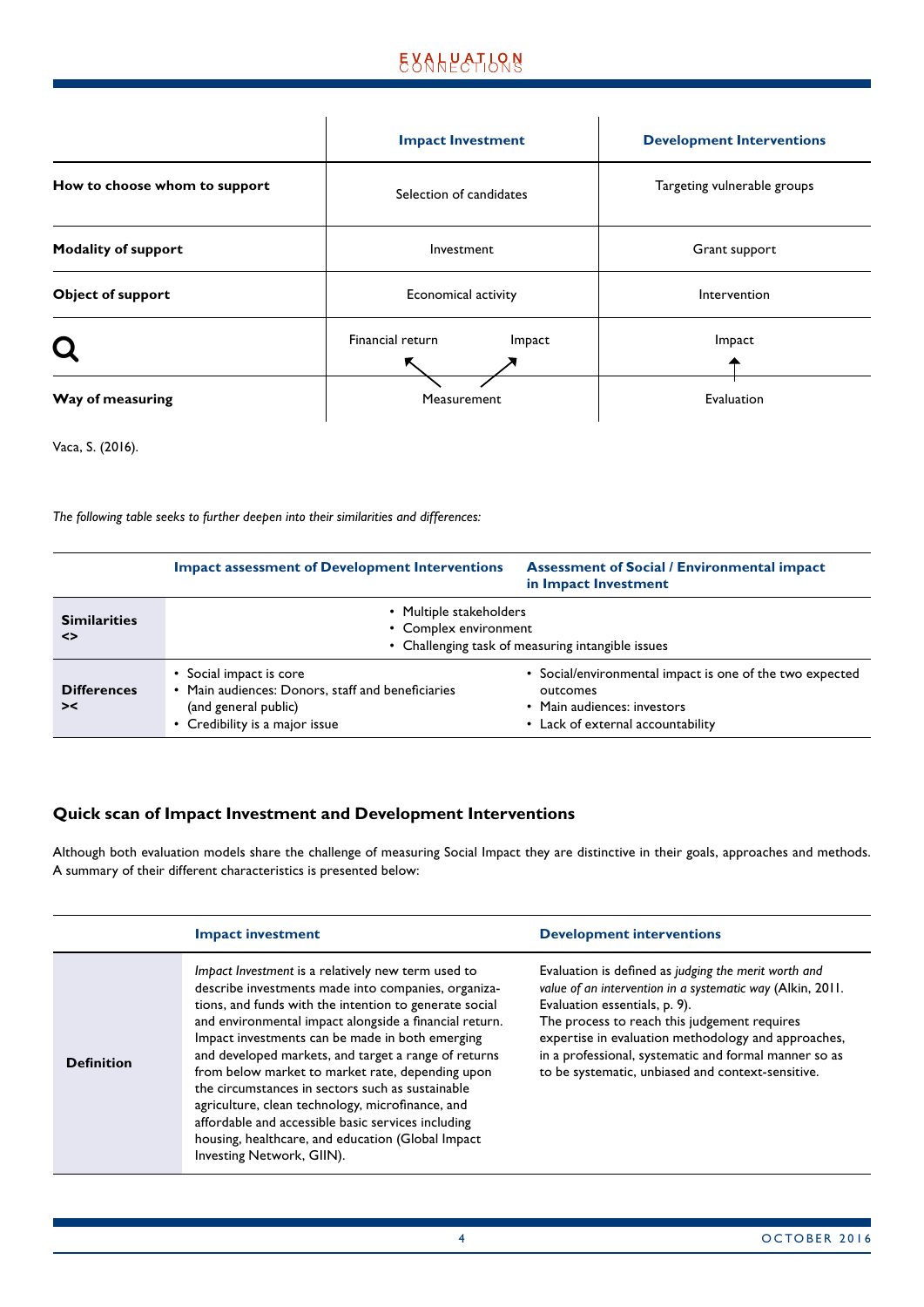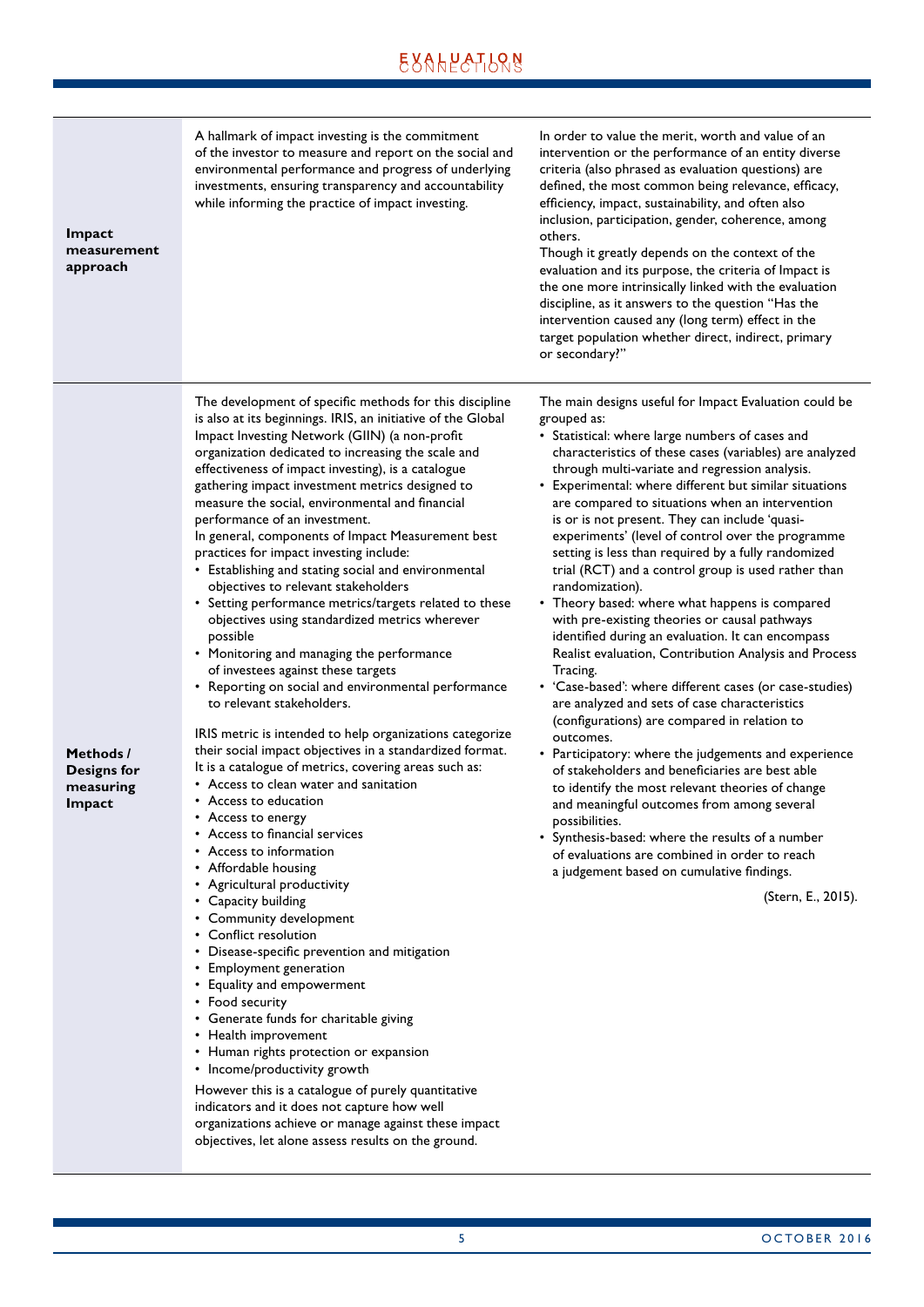#### <span id="page-5-0"></span>**Other ways of looking at Impact Investment:**



*Way of addressing social and environmental issues.*

#### **Conclusions**

Evaluation practitioners in the II and DIs domains share a common goal: the valid measurement of social and environmental impact. Yet each sub-discipline has nurtured a distinctive approach and generated different evaluation methods. It follows that they can learn from each other. II evaluators tend to be more focussed on organisational accountability, effective monitoring, regular reporting and value for money analysis. DIs evaluators on the other hand focus on the public interest and draw on the full panoply of social research methods to address a wide variety of evaluation questions, including attribution, contribution and formative evaluative conclusions. Harmonization of approaches across these two domains would be mutually beneficial.

#### **References**

Santos, R. (2016). Evaluation of IMPACT INVESTING – placing the bar. Journal Connections. European Evaluation Society (EES). Stern, E. (2015). Impact Evaluation: A Guide for Commissioners and Managers. Bond for international development. The Global Impact Investment Network (2016). Retrieved from https://thegiin.org.

**IMPACT INVESTING – THE EXCITEMENT AND DILEMMA OF DOUBLE-EDGED IMPACT**

#### **Romeo Santos and Sara Vaca**

Credible measurement of outcomes and reporting on them are daunting tasks for evaluators. Evidence drawn from evaluation must be credible in order to establish that interventions are achieving their desired socio-economic outcomes. As the evaluation community still frenzies over how to improve its capacity $\perp$  to address interventions that are complicated let alone complex it is faced with new challenges associated with such initiatives as the Sustainable Development Goals [SDGs] and the advent of Impact Investing, Crowd Funding, and Big Data, among others.

This article takes a look at Impact Investing (II). II has promoted investments in microfinance, sustainable agriculture, clean technology, housing, healthcare, education, etc. The new private investment modality has evinced a great deal of excitement among major players in the financial world as well as the international development domain. Such eminent actors as JP Morgan, Goldman Sachs, Morgan Stanley, Deutsche Bank, UBS, AXA Investment Managers, Zurich Insurance Group, Prudential, Root Capital, Rockefeller Foundation, Oxfam, the Ford Foundation,

the Melinda Gates Foundation, the Calvert Foundation, Blain Capital, and the World Bank Group have joined the fray.

#### **What is it?**

Impact investing emerged at the turn of the century. It has been defined as "investments made to enterprises and businesses with the aim of achieving both social and environmental impacts and financial profits"  $-$  a "most creative and promising area of development finance" that, in the last half decade alone

n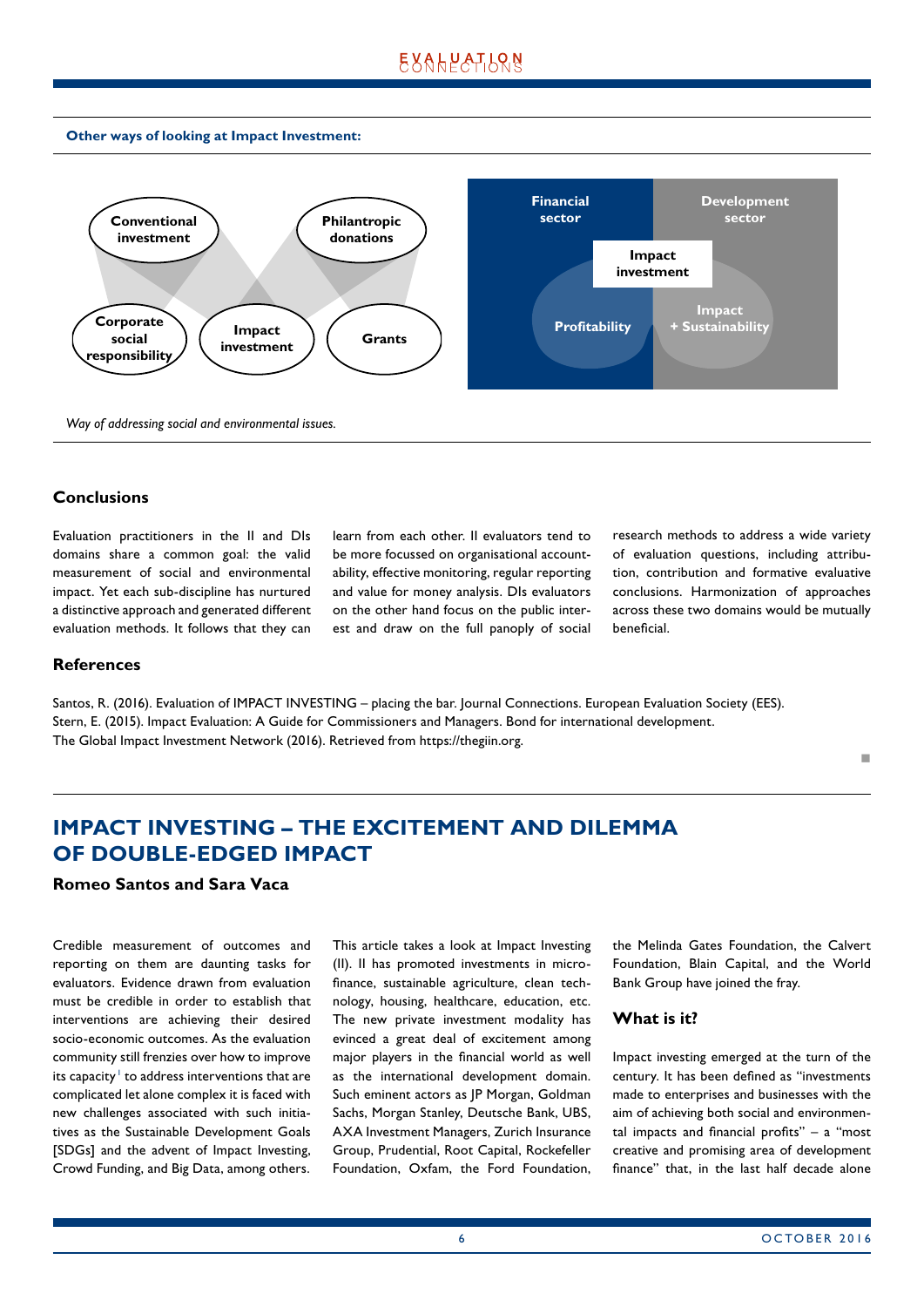has unlocked substantial amount of public and private capital "to generate social and environmental impacts alongside a financial return" (Jackson, 2013; GIIN, 2015). It represents a new market led approach that focuses on achieving both social and environmental impacts and financial returns.

Impact investors are committed to measure and report on "social and environmental performance and progress of underlying investments, ensuring transparency and accountability while informing the practice of impact investing and building up the field" (GIIN, 2015).The Global Impact Investing Network (GIIN), an umbrella organization, is "dedicated to increase the scale and effectiveness of Impact Investing. It lists 54 member institutions, firms, and fund managers in its Investors Council; 82 asset owners; 93 asset managers; and 54 service providers, with a total of US\$60b worth of assets under management. The industry has developed its own Impact Reporting and Investment Standards (IRIS).

### **Dilemma of double-edged Impact**

Credible measurement of fiduciary returns is commonplace in the business world. The determination of commercial profits is handled with relative ease. However, tying in financial profits with social and environmental impacts through interventions nestled within complex investments regimes is an enormous challenge.

Reliable information about II performance is scarce. Investors note a pervasive "lack of research data on products and performance" and deplore "inadequate impact measurement practice". These obstacles stand in the way of rapid II growth (JP Morgan, 2015).

### **How should the evaluation community deal with this situation?**

After quoting from House (2013), Picciotto (2016) observes that a "democratic deficit lies at the core of current assessment systems" of market led interventions. They are "under



*Figure 1: Key actors in Impact Investing. Four main actors are playing significant roles in II (Jackson, 2013).*

the control of decision-makers instead of amplifying the voice of citizens".

Participatory and democratic evaluation is sorely needed to redress this situation. II is undoubtedly exciting and a promising resource mobilization vehicle in pursuit of socially and environmentally sustainable development. But the double-edged nature of its impact poses a great challenge to evaluators. Evaluation should squarely stand up to the task.

#### **References:**

Abhilash Mudaliar and Lauren Barra, *ImpactBase Snapshot: An Analysis of 300+ Impact Investing Funds*, Global Impact Investing Network, April 2015.

A Coming of Age for Impact Investing, The new benchmark is an indication of a fastgrowing and increasingly sophisticated impact investing industry, [Amit Bouri](http://ssir.org/articles/entry/a_coming_of_age_for_impact_investing#bio-footer) Aug. 3, 2015.

[http://ssir.org/up\\_for\\_debate/article/a\\_com](http://ssir.org/up_for_debate/article/a_coming_of_age_for_impact_investing?utm_source=Enews&utm_medium=Email&utm_campaign=SSIR_Now&utm_content=Title#sthash.XDOVLOzd.dpuf)[ing\\_of\\_age\\_for\\_impact\\_investing?utm\\_](http://ssir.org/up_for_debate/article/a_coming_of_age_for_impact_investing?utm_source=Enews&utm_medium=Email&utm_campaign=SSIR_Now&utm_content=Title#sthash.XDOVLOzd.dpuf) [source=Enews&utm\\_medium=Email&utm\\_](http://ssir.org/up_for_debate/article/a_coming_of_age_for_impact_investing?utm_source=Enews&utm_medium=Email&utm_campaign=SSIR_Now&utm_content=Title#sthash.XDOVLOzd.dpuf) [campaign=SSIR\\_Now&utm\\_content=Title#sthash.](http://ssir.org/up_for_debate/article/a_coming_of_age_for_impact_investing?utm_source=Enews&utm_medium=Email&utm_campaign=SSIR_Now&utm_content=Title#sthash.XDOVLOzd.dpuf) [XDOVLOzd.dpuf.](http://ssir.org/up_for_debate/article/a_coming_of_age_for_impact_investing?utm_source=Enews&utm_medium=Email&utm_campaign=SSIR_Now&utm_content=Title#sthash.XDOVLOzd.dpuf)

Creating a Future Impact Investing Strategy, [Elizabeth Littlefield, Mitchell Strauss, & Astri](http://ssir.org/articles/entry/creating_a_future_impact_investing_strategy#bio-footer) [Kimball](http://ssir.org/articles/entry/creating_a_future_impact_investing_strategy#bio-footer) Jan. 20, 2014.

[http://ssir.org/articles/entry/creating\\_a\\_fu](http://ssir.org/articles/entry/creating_a_future_impact_investing_strategy#sthash.p7LNeBji.dpuf)[ture\\_impact\\_investing\\_strategy#sthash.](http://ssir.org/articles/entry/creating_a_future_impact_investing_strategy#sthash.p7LNeBji.dpuf) [p7LNeBji.dpuf](http://ssir.org/articles/entry/creating_a_future_impact_investing_strategy#sthash.p7LNeBji.dpuf).

David Bank, "Acelero Learning: For-Profit Head Start Program Pays Off for Children, but Investors Must Wait," Ascent, the Aspen Institute, February 15, 2015; [http://ascend.](http://ascend.aspeninstitute.org/pages/acelero-learning-for-profit-head-start-program-pays-off-for-children) [aspeninstitute.org/pages/acelero-learning](http://ascend.aspeninstitute.org/pages/acelero-learning-for-profit-head-start-program-pays-off-for-children)[for-profit-head-start-program-pays-off-for](http://ascend.aspeninstitute.org/pages/acelero-learning-for-profit-head-start-program-pays-off-for-children)[children.](http://ascend.aspeninstitute.org/pages/acelero-learning-for-profit-head-start-program-pays-off-for-children)

Edward T. Jackson, "*Interrogating the theory of change: evaluating impact investing where it matters most*", Journal of Sustainable Finance & Investment, 2013 Vol. 3, No. 2, 95–110.

Ernest R. House, Evaluation's Conflicted Future, in Stewart I. Donaldson, Editor,

7 OCTOBER 2016

<sup>1</sup> The Evaluation Agenda 20/20 of the International Organization for Cooperation in Evaluation centers on evaluation capacity building geared to these evaluation challenges both on the supply and the demand sides of the evaluation process.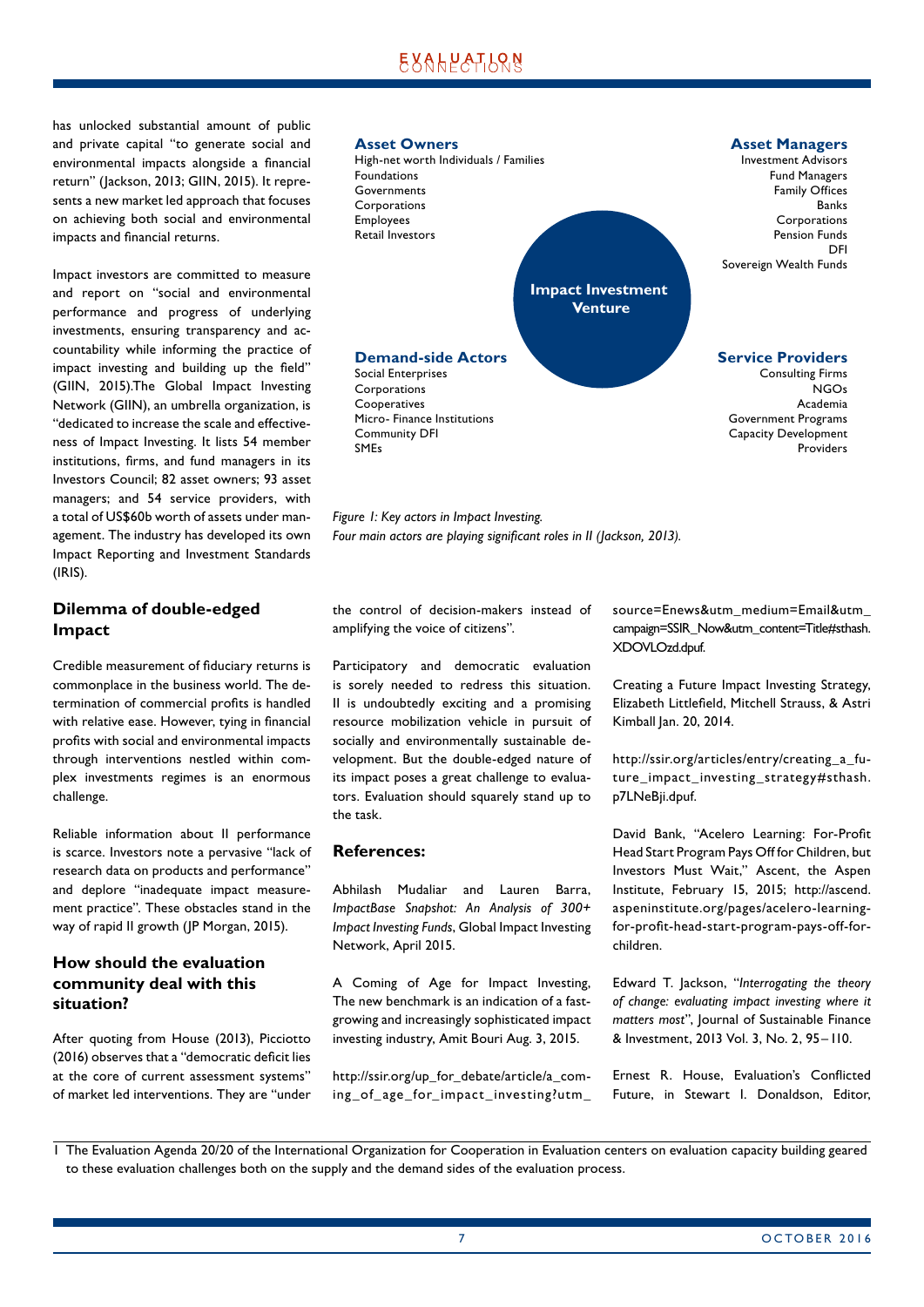<span id="page-7-0"></span>"*The Future of Evaluation in Society: A Tribute to Michael Scriven",* Information Age Publishing, 2013, Chapter 4, page 6.

Freireich, J., and K. Fulton. 2009. "Investing for Social and Environmental Impact", New York/Cambridge/San Francisco: Monitor Institute.

Global Evaluation Agenda 2016–2020, International Organization for Cooperation in Evaluation, 2016.

Global Social Finance, 04 May 2015 Eyes on the Horizon The Impact Investor Survey Social Finance Yasemin Saltuk, and Ali El Idrissi, J.P. Morgan Securities plc.

["Impact Investing: Putting Ideas Into](http://ssir.org/articles/category/impact_investing) [Practice", The World Economic Forum pub](http://ssir.org/articles/category/impact_investing)[lished its second report on impact investing,](http://ssir.org/articles/category/impact_investing) [this latest is a collection of articles focused on](http://ssir.org/articles/category/impact_investing) [democratizing the expertise of "how to" do](http://ssir.org/articles/category/impact_investing) [impact investing,](http://ssir.org/articles/category/impact_investing) [Michael Drexler & Abigail](http://ssir.org/articles/entry/impact_investing_putting_ideas_into_practice#bio-footer)  [Noble](http://ssir.org/articles/entry/impact_investing_putting_ideas_into_practice#bio-footer) Dec. 17, 20.

Harvey Koh, Ashish Karamchandani, and Robert Katz, *From Blueprint to Scale: The Case for Philanthropy in Impact Investing*, Monitor Group, April 2012.

[http://www.baincapital.com/newsroom/](http://www.baincapital.com/newsroom/former-massachusetts-governor-deval-l-patrick-joins-bain-capital-launch-new-business) [former-massachusetts-governor-deval-l-pat](http://www.baincapital.com/newsroom/former-massachusetts-governor-deval-l-patrick-joins-bain-capital-launch-new-business)[rick-joins-bain-capital-launch-new-business](http://www.baincapital.com/newsroom/former-massachusetts-governor-deval-l-patrick-joins-bain-capital-launch-new-business).

*"Introducing the Impact Investing Benchmark*", Cambridge Associates and Global Impact Investing Network, June 2015.

J.P. Morgan and the Global Impact Investing Network, "Eyes on the Horizon: The Impact Investor Survey", May 4, 2015, p.20.

Mike Hower, "How much bang for your buck does impact investing deliver?" Green-Biz, July 10, 2015.

Nisha Dutt et al., *Invest, Catalyze, Mainstream: The Indian Impact Investing Story*, Intellecap, April 10, 2014.

Robert Picciotto, "Filling the evaluation gap in market led interventions," King's College, London, 2016.

Sasha Dichter, Robert Katz, Harvey Koh, and Ashish Karamchandani, "Closing the Pioneer Gap," *Stanford Social Innovation Review*, Winter 2013.

Social Investment Research Council, *The Social Investment Market Through a Data Lens*, June 5, 2015.

SPTF Universal Standards for Management Social Performance, 2014.

Willy Foote, "Three Lessons on Impact Investing: Reflections from Batman and Robin," *Forbes*, September 10, 2014. n

### **SOCIAL IMPACT BONDS: MYTHS AND REALITIES**

**Robert Picciotto**

### **The vision**

The mental model underlying the rise of market led social interventions (including social impact investing) is rooted in the belief that the information technology revolution can be replicated in the social sphere. Just as far sighted profit seeking investors unleashed the power of innovation in the information technology sphere it is assumed that private giving can be mobilized on a sufficient scale to allow a growing community of social entrepreneurs to upscale creative, high risk/high reward pilot interventions into large scale social programs that have the potential of transforming society.

This bracing vision is consistent with a dominant theme of the Sustainable Development Goals (SDGs) adopted by all United Nations members in 2015. The SDGs propose to achieve social change that "leaves no one behind" through the joint and pivotal contribution of the public, private and voluntary sectors working together. Unfortunately, tri-sector partnership solutions do not come free.

### **The logic**

Conceived as a way of relating government policy priorities to the concerns of non-government investors and social service providers SIBs imply a commitment from government to use a proportion of the estimated savings from a successful intervention to reward investors. If the interventions are successful and the social outcomes exceed a pre-determined benchmark investors secure a return on their investment based on a pre-agreed payment schedule. If the interventions fail and the social target is not reached the risk is borne by nongovernment investors: they incur a loss. Conversely governments (ultimately the taxpayers) only use scarce fiscal resources for interventions that "work".

The underlying premise is that SIBs will readily enable philanthropic organizations, social entrepreneurs and government to work together. While highly innovative interventions may not be fit for individual investors they are expected to attract charitable trusts and foundations specialized in the identification and funding of innovative market led interventions. The same philanthropists may also choose to underwrite scaling up activities. Their involvement is critical since it allows venture capitalists as well as risk-averse ethical investors to participate.

In principle SIBs can be tailored to each situation and structured to reflect the diverse interests of stakeholders around specific social outcomes captured by quantitative indicators. The resulting contract is designed to relate risks to rewards at various phases of a social innovation. Once the contractual arrangements are in place, funds are raised from private investors.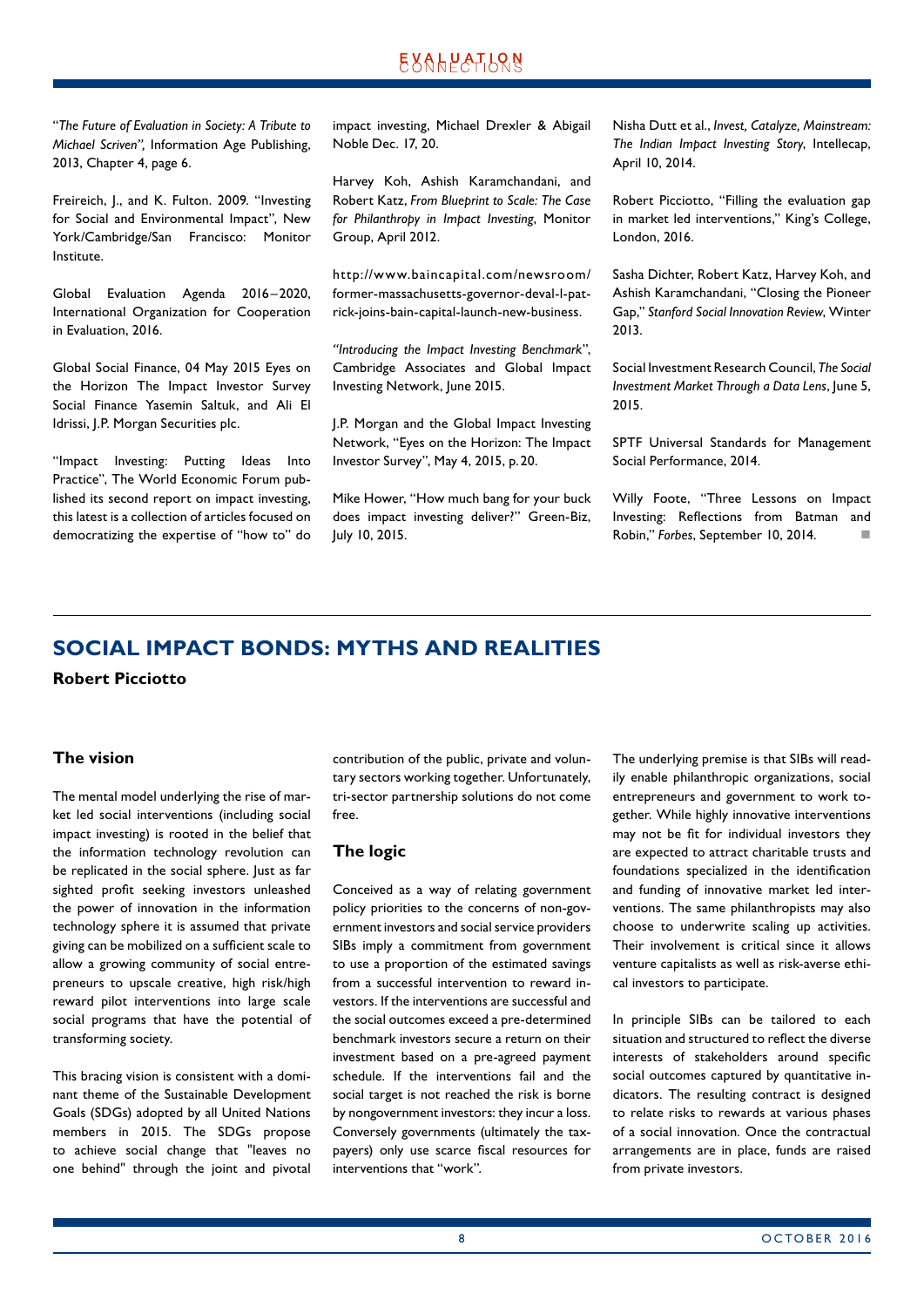SIBs have generated a great deal of enthusiasm by promising to enhance social entrepreneurs' access to funding on suitable terms; guaranteeing social benefits for fiscal outlays; and at the same time generating reasonable financial rewards for ethical investors. But the number of successful SIB initiatives has been modest and the results have been mixed.

### **The reality**

Aligning authority with responsibility requires transparent delineation of roles and reciprocal obligations and this generates transaction costs that rise disproportionately as the number of actors rises. In the increasingly crowded playing field of social interventions institutional designs are ever more intricate. As a result, a vast market for intermediaries populated by consultants, auditors, lawyers, etc. has materialized. Thus complex contractual arrangements characterize Social Impact Bonds (SIBs).

The first social impact bond was designed to help demonstrate that reoffending rates out of the Peterborough Prison in the United Kingdom can be reduced at reasonable cost based on a pilot scheme launched in 2010 (Disley et.al, 2015). The scheme was cancelled in 2014 and replaced by a straight public private partnership as a result of a government policy shift – the kind of uncertainty that typically limits demand for a SIB.

This first experiment confirmed the usual pitfalls associated with payment by results schemes and it also highlighted the high development costs associated with creating a SIB as well as the inherent difficulty of pricing outcomes appropriately. This and other recent examples have led some commentators to conclude that the SIB is a niche product rather than a revolution in public finance (Palandjian and Hugues, 2013).

The slow uptake of SIBs may be traced to a scarcity of proven projects ready for upscaled funding. It is also explained by the high transaction costs involved in designing, negotiating and monitoring contracts that satisfy all parties. An even more serious obstacle lies in investors' perceptions that the risks are too high given the likely payout. SIBs are frequently predicated on naïve conceptions of what it takes (and how long it takes) to achieve success in the social and environmental domain.

Unfortunately, SIB advocates do not always perceive that trade-offs must be struck to balance the imperatives of the "three bottom lines". They frequently favor for profit interventions based on unrealistic premises. They fail to recognize that in order to overcome market failures subsidy is often necessary. Equally they tend to measure success through the measurement of naive indicators.

The harsh truth is that achieving sustainable results often requires frequent changes in the designs of social interventions so that indicators are a moving feast and the experimental methods privileged by SIB sponsors are not appropriate. Furthermore, few social interventions can be justified through straightforward cost benefit assessments that do not take account of the indirect and secondary effects of the intervention. This makes risk sharing and contractual arrangements very hard to design and to monitor.

### **Filling the evaluation gap**

Given the tight linkage between 'results' and assumption of risks by SIB partners, the focus of SIB assessments has largely been on whether the intervention 'works' (with heavy reliance on simplistic metrics) whereas in the public interest evaluation should also involve stakeholders in determining for whom it works and why it works (or fails

to work); how best to make it work; who needs to know what and when; what is to be done if downside risks materialize; how losers should be compensated; how rewards should be allocated; etc. Such questions have been evaded instead of being confronted and resolved.

In other words, SIBs have been handicapped by a severe evaluation gap. Experienced evaluators have been exposed to these issues in the public sector. Working in tandem with subject matter specialists they have the capacity to contribute to improved alignment between risks and rewards by providing sound and independent assessments of the merit, worth and value of SIB interventions at entry as well as at exit using mixed methods. Avoiding simplistic approaches by filling the evaluation gap may well be one of the prerequisites for getting SIBs off the ground.

#### **References**

Disley E., Giacomantionio, C., Kruithof, K., Sim, M., (2015), *The payment by results Social Impact Bond pilot at HMP Peterborough, Final process evaluation report*, Rand Corporation, Santa Monica, CA.

Palandjian, T and Hugues, J., (2013) *The Social Impact Bond Market: Three Scenarios for the Future*, Stanford Social Innovation Review, December 19th.

Report of the Social Investment Task Force established under the UK's Presidency of the G8 (2014), *Impact Investment: The Invisible Heart of Markets*, 15 September file:///C:/ Users/Robert/Downloads/Impact%20 Investment%20Report%20FINAL.pdf.

Starr, K. (2012), *The Trouble with Impact Investing: P1,* Stanford Social Innovation Review, January 24.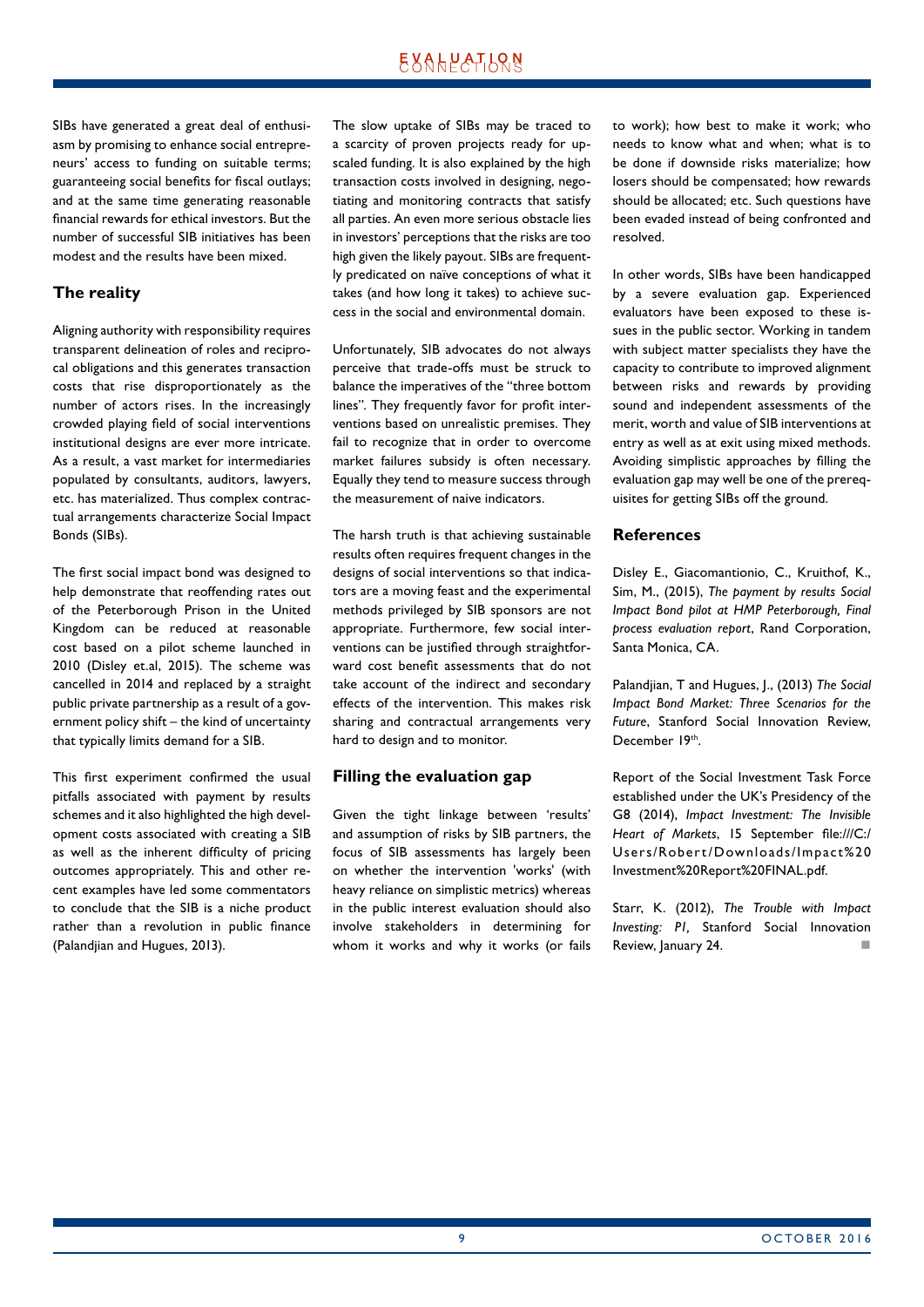# <span id="page-9-0"></span>**EVALUATING LIFE MICROINSURANCE INTERVENTIONS**

**Iker Llabres Torres**

**"The poorest citizens of the poorest countries are typically exposed to the greatest risks."**

#### (Morduch, 2006, p. 352)

In developing countries, where a gap in social protection exists and informal employment levels are high, microinsurance has emerged as an innovative instrument to manage the risks that are prone to undermine the livelihoods of the poor and disadvantaged. While low-income households have relied for a long time on informal risk management strategies (diversifying productive activities, informal loans, etc.) such mechanisms are limited and unreliable. By contrast microinsurance provides a safety net that complements the assistance that governments and relatives are in a position to provide. It is one of the social protection instruments that helps the poor prevent the impoverishment that often results from hazardous shocks.

Microinsurance products protect lowincome populations against pre-defined risks in exchange for the payment of a premium. Since they target low-income populations they should be designed to be simple, affordable, and inclusive. This sets them apart from regular insurance services. As clients normally have not achieved high levels of education, subscription and claim processes need to be straightforward. The main risks covered are those affecting life, health, and agricultural production. This article focuses on life microinsurance programs.

Life microinsurance schemes cover the economic losses that households incur in the event of death of one of its members, most often income-earners. Most of the products are designed to cover funerary costs and/ or the outstanding amount of a microcredit. Some are evolving towards higher-value products with further benefits such as maintaining a household's income after the decease of income-earners (Wipf, Kelly and McCord, 2012).

Life microinsurance has the potential to increase the wellbeing of low-income populations along three dimensions: (i) *material:* a person's resources; (ii) *relational:*, what people are able to do with those resources in society; and (iii) *subjective:* the wholesome effect on recipients' attitudes and dispositions (McGregor and Sumner, 2009).

Mutual benefits arise from the delivery of well managed microinsurance services (Radermacher, McGowan and Dercon, 2012). First, in the event of a loss not only direct recipients but also community members benefit. Even when clients do not have claims they tend to allocate resources more efficiently given the positive psychological effects of increased security. Second, providers can broaden their markets and increase their profits while achieving social objectives that burnish their reputation. Finally, benefits also accrue to partners and distributors of microinsurance products, e.g. financial institutions, cooperatives and other retailers.

Despite its recent expansion, microinsurance has not reached its full potential. Coverage ratios have remained low (Microinsurance Network, 2015) due to such supply side constraints as high administration and distribution costs, poor infrastructure, and providers' unwillingness to expand in what they perceive to be a risky market. On the demand side, perceived low client value, poor understanding of the product, complicated protocols, etc. may inhibit service expansion.

Against this background life microinsurance programs need to be evaluated for three main reasons. First, to improve the program's performance by correcting failures and extending success, aiming for financial sustainability. Second, summative evaluations can demonstrate the impact or generate the evidence that providers and funders need as well as reinforce client value and sustain demand.



**Evaluative Feedback Links**

*Figure 1: Results chain for life microinsurance programs.*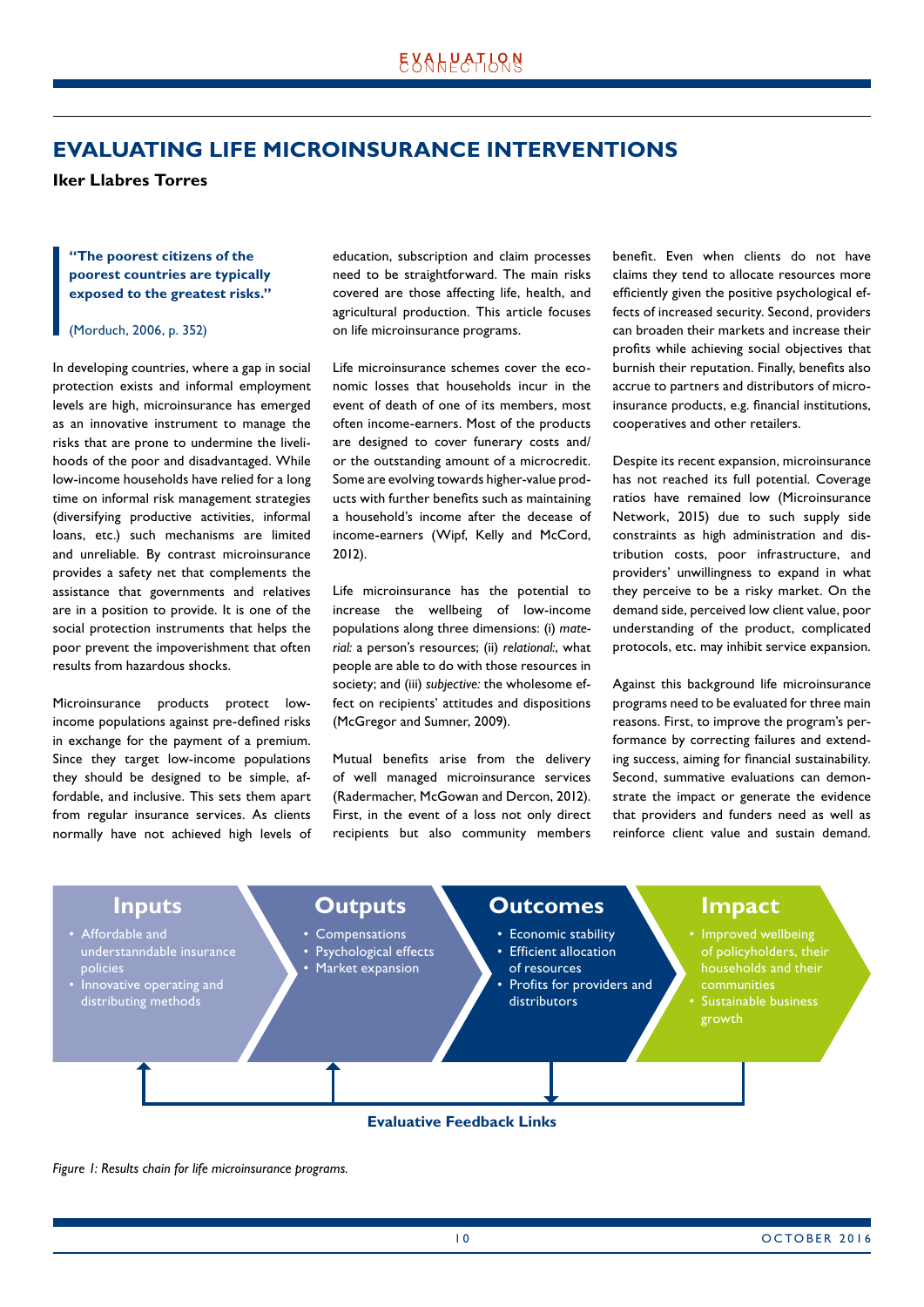| <b>Question</b>                                                                                  | Relevance | Efficacy | Efficiency | Sustainability | mpact | Coherence | <b>Methods</b>                                                                 |
|--------------------------------------------------------------------------------------------------|-----------|----------|------------|----------------|-------|-----------|--------------------------------------------------------------------------------|
| Who are the policyholders?                                                                       |           |          |            |                |       |           | Poverty maps, benchmarking<br>("penetration rate", participation<br>rate")     |
| Is the product suitable for<br>the target market?                                                |           |          |            |                |       |           | Case study, questionnaires                                                     |
| Is the program financially<br>sustainable?                                                       |           |          |            |                |       |           | Cost-benefit analysis, benchmarking<br>("net income", "solvency ratio")        |
| Did all actors perform correctly?                                                                |           |          |            |                |       |           | Grading systems, benchmarking<br>("time to payout", "costs<br>of transaction") |
| Did the program improve the<br>wellbeing of policyholders, their<br>households, and communities? |           |          |            |                |       |           | Experimental and quasi-experimental<br>designs, focus groups                   |

*Table 1. Evaluation options for life microinsurance programs.*

Third, rigorous evaluations of this type of programs are scarce so far (Radermacher, McGowan and Dercon, 2012).

The evaluative suggestions below are based on a straightforward theory of change (Figure 1). From a summative perspective evaluation helps determine if the program achieved its objective of improving the wellbeing of policyholders, their families, and the communities they live in. From a formative perspective, it promotes sustainable growth of insurance companies and distributors. The logic is twofold: life microinsurance schemes should benefit both clients and providers. These two rewards are complementary and mutually reinforcing: as clients' wellbeing increases they will continue to buy policies, driving business growth and encouraging providers to expand their reach and benefit more people.

The evaluation approach recommended here is aligned with the five criteria of the Development Assistance Committee (DAC) as defined in the OECD/DAC glossary (2002). Two more criteria are added: coherence and performance. The coherence criterion ensures that microinsurance product design takes account of other social protection and development programs in the designated market. The performance criterion helps determine whether every actor involved in the delivery of the service fulfils its distinctive accountabilities and reciprocal obligations. Covering all of the criteria would result in a credible and comprehensive evaluation. Table 1 below reflects the above logic and relates evaluation questions to methods.

#### **Conclusion**

Microinsurance can protect the wellbeing of poor households in the event of death of one of its members even when no claims are made. It also presents a business opportunity for insurance companies and non-traditional distributors. To ensure that good practice is followed and thus achieving this two-sided gain, evaluating systematically microinsurance schemes is highly recommended. The evaluation concepts outlined above offer ample scope for tailor-made, context specific evaluation designs. The author hopes that the proposed approach will be tested, adapted, and further refined by microinsurance providers and evaluation practitioners. Here, as for other market-led social interventions, evaluation has a great deal to offer to society.

#### **References**

McGregor, J. A., & Sumner, A. (2009). After 2015: "3D human wellbeing." IDS In Focus Policy Briefing. Retrieved 29 December 2015, from https://www.ids.ac.uk/files/dmfile/ IF9.2.pdf.

Microinsurance Network. (2015). Total microinsurance coverage ratio. Retrieved May 13, 2016, from the World Map of Microinsurance website: http://worldmapofmicroinsurance.org/.

Morduch, J. (2006). Microinsurance: The Next Revolution? In A. V. Banerjee, R. Benabou, & D. Mookherjee (Eds.), *Understanding poverty*  (pp. 337–355). New York: Oxford University Press.

OECD/DAC. (2002). *Glossary of key terms in evaluation and results based management.*  Retrieved from http://www.oecd.org/dac/ evaluation/2754804.pdf

Radermacher, R., McGowan, H., & Dercon, S. (2012). What is the impact of microinsurance? In C. Churchill & M. Matul (Eds.), *Protecting the poor: A microinsurance Compendium (Vol. 2)* (pp. 59–82).

Wipf, J., Kelly, E., & McCord, M. J. (2012). Improving credit life microinsurance. In C. Churchill & M. Matul (Eds.), *Protecting the poor: A microinsurance Compendium (Vol. 2)* (pp. 197–216).

n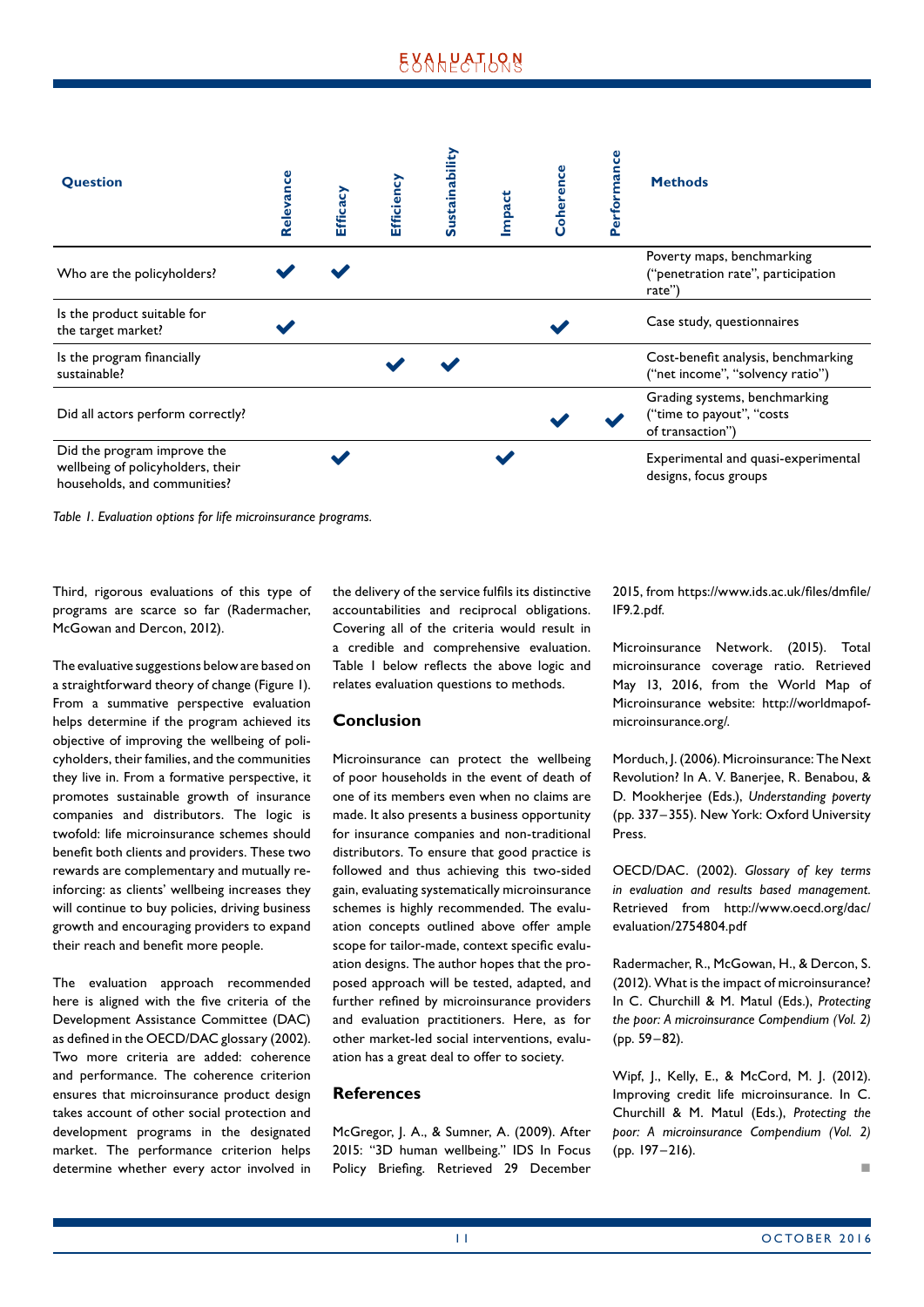# <span id="page-11-0"></span>**THEORY-BASED EVALUATION OF PUBLIC-PRIVATE PARTNERSHIP PROJECTS AND PROGRAMS**

#### **Mehmet Uzunkaya**

This article discusses theory-based evaluation of public-private partnership (PPP) projects/ programs and proposes an intervention logical framework. It aims to draw attention to the need to go beyond the measurement of project/program results to address not only the question of *whether* or not the project/ program worked but also the *how* and *why* questions. Specifically, it describes a theorybased analytical framework that portrays an explicit path toward ultimate impacts so as to assess, in a more systematic and integrated way, the success or failure of a PPP. In this way, evaluation would contribute to better policy formulation and project implementation by exploring and drawing lessons through tracking cause-effect relations in the design and execution of PPP project/programs.

Evaluation of PPPs in the current practice generally follows the traditional approach that utilizes the DAC criteria. The relevance, effectiveness, efficiency, impact and sustainability of PPP programs/projects are commonly assessed based on the *whether* question. However, as PPPs include additional complexities as compared to traditional procurement, expanding this perspective to assess *how* and *why* questions would provide a more detailed and complete representation of the success and/or failure channels of a project/program.

To this end, the main driving force in this article for exploring theory-based approaches in the context of PPP evaluation is to expand the toolbox of the evaluator. This expansion is particularly relevant and would be beneficial given the complex nature of PPPs along with their attractive economic and financial potential as well as their exploding popularity in the provision of services in developed and developing countries.

Indeed, PPPs have become common in the provision of public investment projects throughout the world as a result of the well-known increasing trend in the demand for better infrastructure and constraints on government budgets. However, whether this method has

created value for money is a focus of intense debate among academicians and practitioners.

While, if properly managed, PPPs offer potential benefits and promising outcomes over conventional procurement methods, realizing the benefits requires complex multidisciplinary procedures and satisfaction of a variety of stakeholders with diverse incentives and objectives. The public sector is mainly interested in generating net socio-economic benefits at micro and macro levels. The private parties are mostly driven by the profit motive. The resulting complexities along with the long term nature of PPP contracts make them subject to a multiplicity of risks, especially for large projects.

Given the complexities inherent in PPP arrangements and risks involved, PPPs are prone to sub-optimal resource use or even failures, if they are not well managed. Overall, the delicate balance between public and private interests as well as among costs, benefits and risks call for careful evaluation of PPPs, ex-ante and ex-post, at both project and program level.

Given this setting, evaluation methods that can fit into the complex nature of PPPs would offer potential benefits. Standard evaluation approaches aiming at the "…quantitative measurement on available indicators of outcome..." (Weiss, 1995)<sup>1</sup> may fall short in reflecting how and/or why a PPP program yielded a certain outcome. Similarly, Chen  $(1990)^2$  argues that focusing on the overall relationship between the inputs and outputs of a program without paying attention to the transformation process between them (what he calls "black box evaluations") results in an assessment of whether or not the program works but fails to identify the underlying causal mechanisms within the transformation process. Using theories of change in evaluation that identifies the underlying causal mechanisms of PPP projects and programs, in this perspective, offers promise.

The term "theory-based evaluation" in this article is used as defined by Chen (1990) and Weiss (1995). These two seminal works published more than two decades ago contributed a great deal to the development of the term theory-based evaluation, for which currently many alternative labels are being used, such as *"theory-driven, theory-oriented, theory-anchored, theory-of-change, intervention theory, outcomes hierarchies, program theory and program logic (Rogers, 2007)* <sup>3</sup> "

Chen (1990)'s approach takes into account contextual factors and causal mechanisms in a program. According to this approach, program theory plays a fundamental role as a conceptual framework, which asks why (serving to the change model) and how (serving to the action model) questions about the relation between the intervention and outcome. Similarly, according to the notion of Weiss (1995), theory-based evaluation focuses mainly on theories related to the how and why questions about a program. She argues that the evaluation is supposed to recognize the underlying theories *"in as fine detail as possible"* and identify all the assumptions constructing the theory. The extent to which the underlying theories hold, those that best supported by the evidence, which of the assumptions break down and where they break down are the subject of the evaluation (p. 67).

Weiss (1995) asserts that theory-based evaluation as defined above serves four main purposes:

- Focusing on key aspects of the program
- Generating knowledge about key theories of change
- Making explicit assumptions, defining methods, and clarifying goals
- Influencing policy

Notwithstanding their promising potential, theory-based evaluations do not come without limitations. Problems of theorizing, measurement, testing and interpretation are among the drawbacks of theory-based evaluations (Weiss, 1995; p87–89). It is also true that these general limitations are valid in the special case of theory-based evaluations of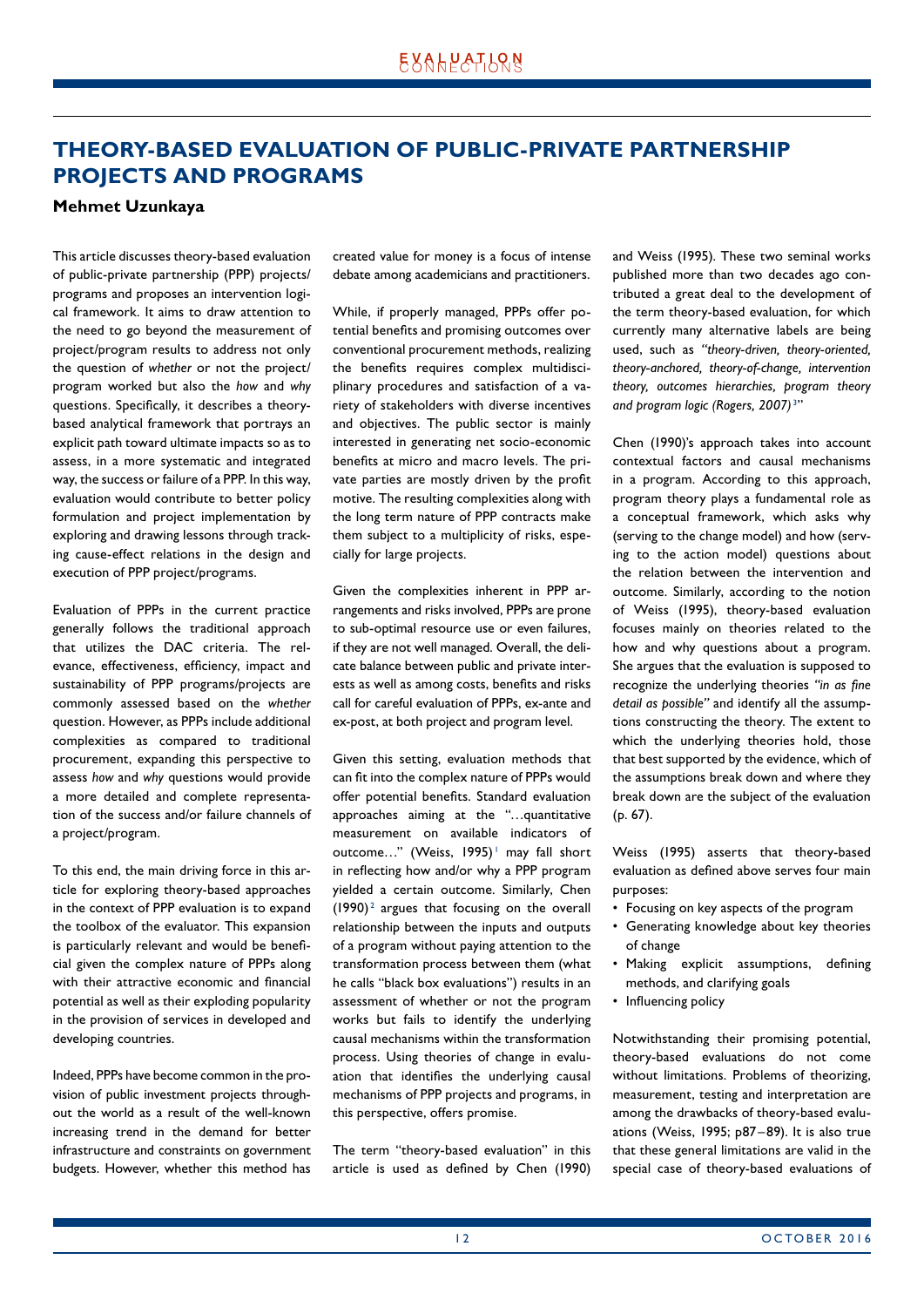PPPs, however, their promising potential for more complete, in depth and supportive evaluation warrants their serious consideration.

Theory-based evaluation is a promising evaluation approach that would fit into the complexities of PPP projects/programs and would expand the available toolbox of evaluators. The complexities inherent in both PPPs and theory-based evaluations can be dealt with by designing normative intervention logical frameworks that include critical cause-effect channels, backed by theoretical and empirical foundations, in a PPP intervention. The intervention logical framework would take advantage of the strengths of program theory and at the same time should address the challenges associated with theory-based evaluations. The framework should define a PPP theory, which would include elements linking public sector and private sector objectives, and defining ultimate impact(s) of PPPs.

Regarding the "theory of PPPs", one concern could be that there is very little social science theory to draw on. This concern can be addressed by looking at the project finance and public investment theories. The underlying mechanism of PPPs comes from project financing, which is a product of financial engineering to maximize firm value as an alternative to corporate financing. There is a rich literature on corporate finance theory in general and on project finance theory in particular. The "public" part of PPPs, on the other hand, rests upon the public investment theory, on which there is again a good body of literature. The challenge is to combine these two lines of theories and at the same time to satisfy the interests of many relevant stakeholders in a PPP.

Building on this optimization effort, this article formulates a PPP theory, based on which a normative intervention logical framework is constructed<sup>4</sup> (Figure 1). The framework includes inputs, related activities, outputs, outcomes and impacts, collectively forming a change model which describes the causal processes in a PPP intervention. The causal processes mainly draw on a combination of project finance and public investment theories, which altogether make it possible to define the micro stages of cause-effect relations in as fine detail as possible.

The proposed framework accommodates the DAC criteria as well (relevance, effectiveness, efficiency and sustainability) and under each criterion, some example questions are provided. Two important points should be emphasized here: First, the relevance criterion is assessed based on the normative intervention framework; therefore the evaluator first needs to construct a normative log-frame about the program/project and compare it with the framework in place to assess whether they are consistent. Second, the remaining criteria are assessed as compared to counterfactual so as to disentangle the incremental contribution that the PPP project/ program brings as compared to conventional procurement. Finally, in order to minimize measurement errors to the extent possible, the framework includes benchmark definitions of achievements under each element of the change model.

The proposed framework is designed for a representative sector, transport, but can easily be adapted to other sectors that PPPs are used. The aim here is to make an exercise on whether theory-based approaches can be practically applied to the evaluation of PPP interventions.

n

1 Weiss, C., H., (1995). Nothing as practical as good theory: Exploring theory-based evaluation for comprehensive community initiatives for children and families. *New approaches to evaluating community initiatives: Concepts, methods, and contexts, 1,* 65–92.

2 Chen, H., T., (1990). Theory-driven evaluations. Sage, p18.

<sup>3</sup> Rogers, P., J., (2007). Theory-based evaluation: Reflections ten years on. In S. Mathison (Ed.), *Enduring issues in evaluation: The 20th anniversary of the collaboration between NDE and AEA* (pp. 63–67). New Directions for Evaluation, No.114. San Francisco, CA: Jossey-Bass.

<sup>4</sup> The intervention logical framework presented here took its final form, following the author's initial proposal, as a result of a series of discussions in the Thematic Working Sub-Group on Evaluation of PPPs within the European Evaluation Society.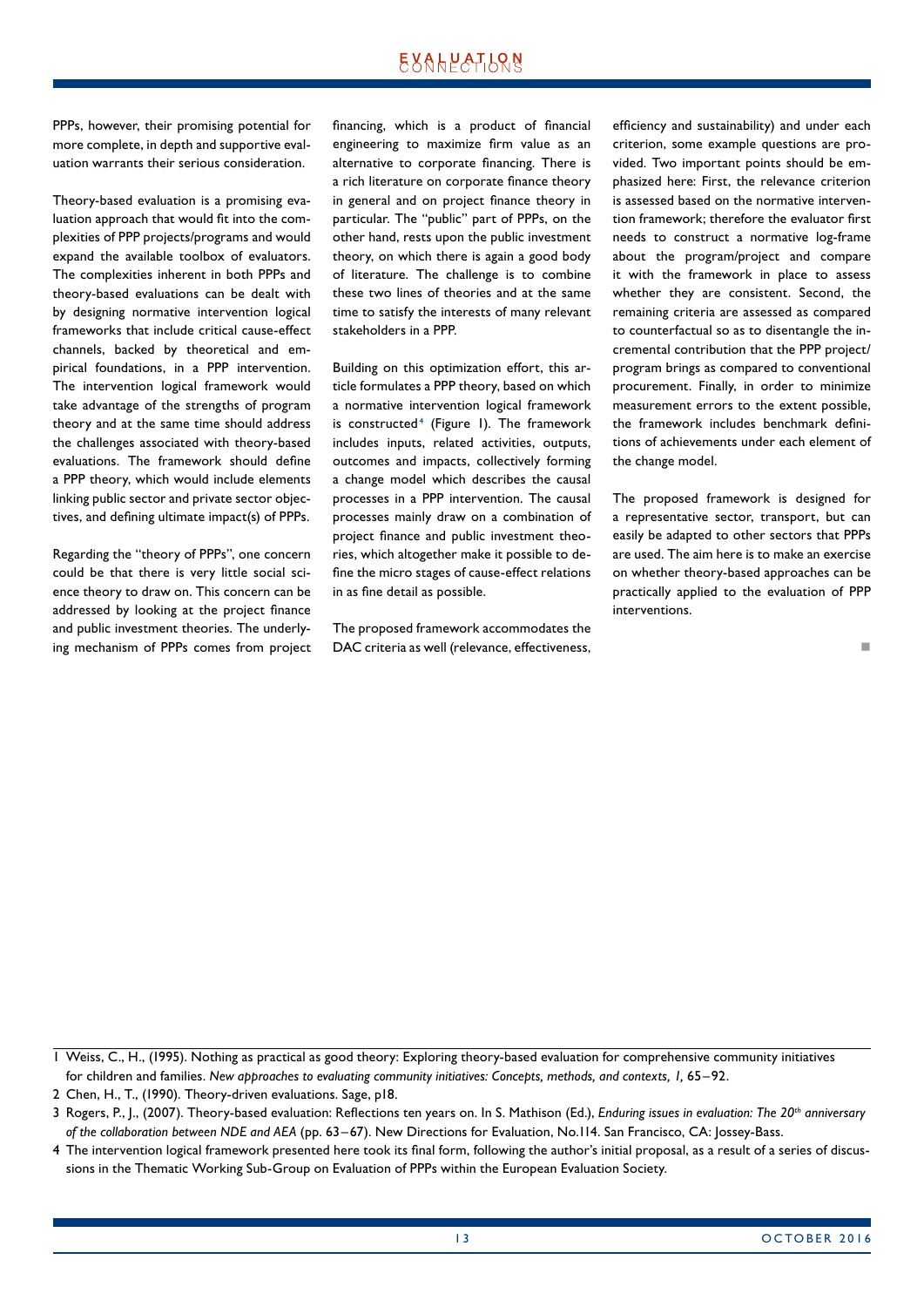### **BENCHMARK DEFINITIONS**

#### **ACTIVITIES**

**Pipeline of Sound Projects:** A list of projects that have been tested for pre-feasibility and prioritized based on their respective net benefits and contributions to the collective transport system.

**High-Quality Feasibility:** A report that includes objective and scientific analysis of a PPP project from technical, legal, financial, economic, environmental and political perspectives; an assessment of incremental benefits, costs and their distribution among key stakeholders; analysis of uncertainties, risks and their allocations among parties involved.

**Sound Procurement:** Procurement that is consistent with the needs of the procuring authority and with the approved feasibility of a PPP project.

**Sound Risk Allocation and Management:** Allocation of risks among stakeholders of a PPP project such that each party is responsible for the risk that it is best able to manage.

**Conducive and Robust Regulatory Framework:** A legal framework that clearly defines mandates, responsibilities and accountables in PPP project and programme implementation; includes necessary procedures to ensure economy, effectiveness and efficiency; embraces clear guidelines for contract administration, conflict resolution, tariffs, subsidies, affordability and termination. **Flexible Contract:** A PPP contract that is able to accommodate changes in variables that critically affect the feasibility of a PPP project during its economic life without comprimising the overall feasibility, interests of key stakeholders and fair competition conditions at the procurement stage.

### **OUTPUTS**

**Economic, Effective and Efficient Project:** Projects constructed on time (also entering into the operational stage faster as compared to the counterfactual-direct public administration subconstructing- as a result of the incentives that engage private sector to do so) and on budget and are able to function according to the intended purpose with an optimal cost -benefit balance.

**Better Service Quality:** Better provision of services as a results of private sector efficiency and competence.

**Affordable Construction and Services:** Cost of construction and services that are reasonably priced and commensurate with the level of provision they offer.

**Financially Sound and Sustainable Projects:** Projects having current and future cash inflow generation capacity and ability that are reasonably greater than cash outflows at a margin commensurate with international standards.

**Reduced Agency Costs:** Reduced conflicts of interest between shareholders of a sponsor and the management, as a result of the establishment of a separate special purpose vehicle (SPV) in PPPs (and thus increased value of the firm).

**Reduced Underinvestment Problem:**  Sponsors not forgoing low-risk projects so as to maximize the wealth of shareholders at the cost of debt holders, as a result of the establishment of a separate special purpose vehicle (SPV) in PPPs (and thus increased value of the firm.)

**Reduced Asymmetric Information:** Reduced differences in information between sponsors and creditors as a result of the establishment of a separate special purpose vehicle (SPV) in PPPs.

**Socioeconomically Sound Project:** Projects having present value of social and economic benefits outweight the present value of social and economic costs.

**Environmentally Sound Project:** Projects having negative environmental externalities eliminated, minimized or reasonably compensated for.

**On-budget Construction:** Ex-post construction costs being in line with expected costs.

**Public Side Interests:** Interests spanning through general public welfare.

**Private Side Interests:** Interests of the sponsors and creditors.

#### **OUTCOMES**

**Incremental Economic Benefits:** Economic benefits net of economic costs (such as time savings, vehicle operating cost savings, accident avoidance) generated by the project throughout its useful life.

**Efficient Transport System:** A transport system in which alternative modes operate in harmony with each other at their financial and economic optimal.

**Increased Firm Value of Sponsors:** Increased share price of a sponsor as a result of reduced agency costs, elimination of underinvestment problem and asymmetric information.

**Increased Public Sector Credibility:** Sense of success among citizens about public administrations due to increased satisfaction of users as a result of faster construction of project; and affordable and high-quality services.

#### **IMPACTS**

**Increased Mobility:** More efficient and comfortable movement of people and goods as a results of the PPP project's (or PPP programme's) incremental contributions to the system.

**Reduced Logistics Costs:** Reduced cost of logistic services as a result of a more efficient transport system due to the PPP project's (or PPP programme's) incremental contributions to the system.

**Growth-supporting Transport System:**  A transport system facilitating economic operations and thus contributing to value added in the economy.

**Competitiveness-supporting Transport system:** A more efficient transport system as compared to competitors, facilitating economic operations and thus contributing to increased competitiveness.

*Figure 1: Intervention logic for a PPP program in transport sector (CONT'D).*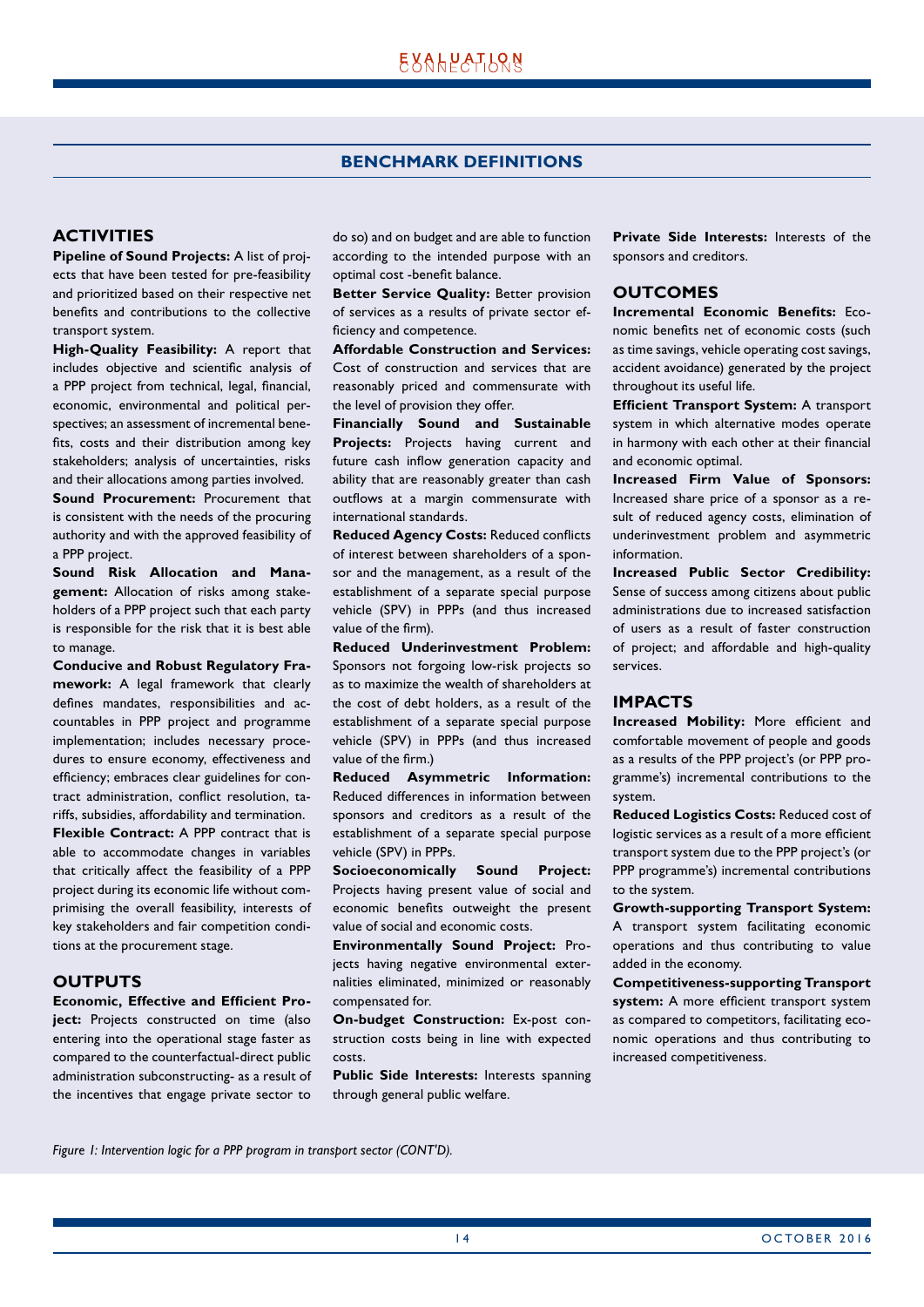

*Figure 1: Intervention logic for a PPP program in transport sector.*

### **DAC CRITERIA**

### **1 RELEVANCE**

(The evaluator constructs a "normative intervention logic" for the program or project in question and assess the relevance criterion based on this framework).

- Whether the intervention logic of the program evaluated is consistent with the "normative intervention logic".
- Are there lacking elements in the evaluated program's logic with reference to the "normative intervention logic".
- Whether the evaluated logic's objectives consistent with sectoral policies?

#### **2 EFFECTIVENESS**

• Were objectives of the evaluated logic achieved? ( e.g. Reduced VOCs, accidents, happier users, increased firm value, more efficient system, reduced GHGs as compared to counterfactual).

#### **3 EFFICIENCY**

- Were the achieved objectives cost efficient? In other words, whether the PPP program achieved value-for-money as compared to counterfactual.
- Value of faster construction and earlier start of operations as compared to counterfactual.
- Value of additional time savings as compared to counterfactual.
- Value of additional accident reduction as compared to counterfactual.
- Value of vehicle operating cost (VOC) savings as compared to counterfactual.

#### **4 SUSTAINABILITY**

- Whether the system is financially sustainable as compared to counterfactual.
- Whether user charges are affordable as compared to counterfactual.
- Whether the special purpose vehicle's (SPV) financial situation is sustainable as compared to counterfactual.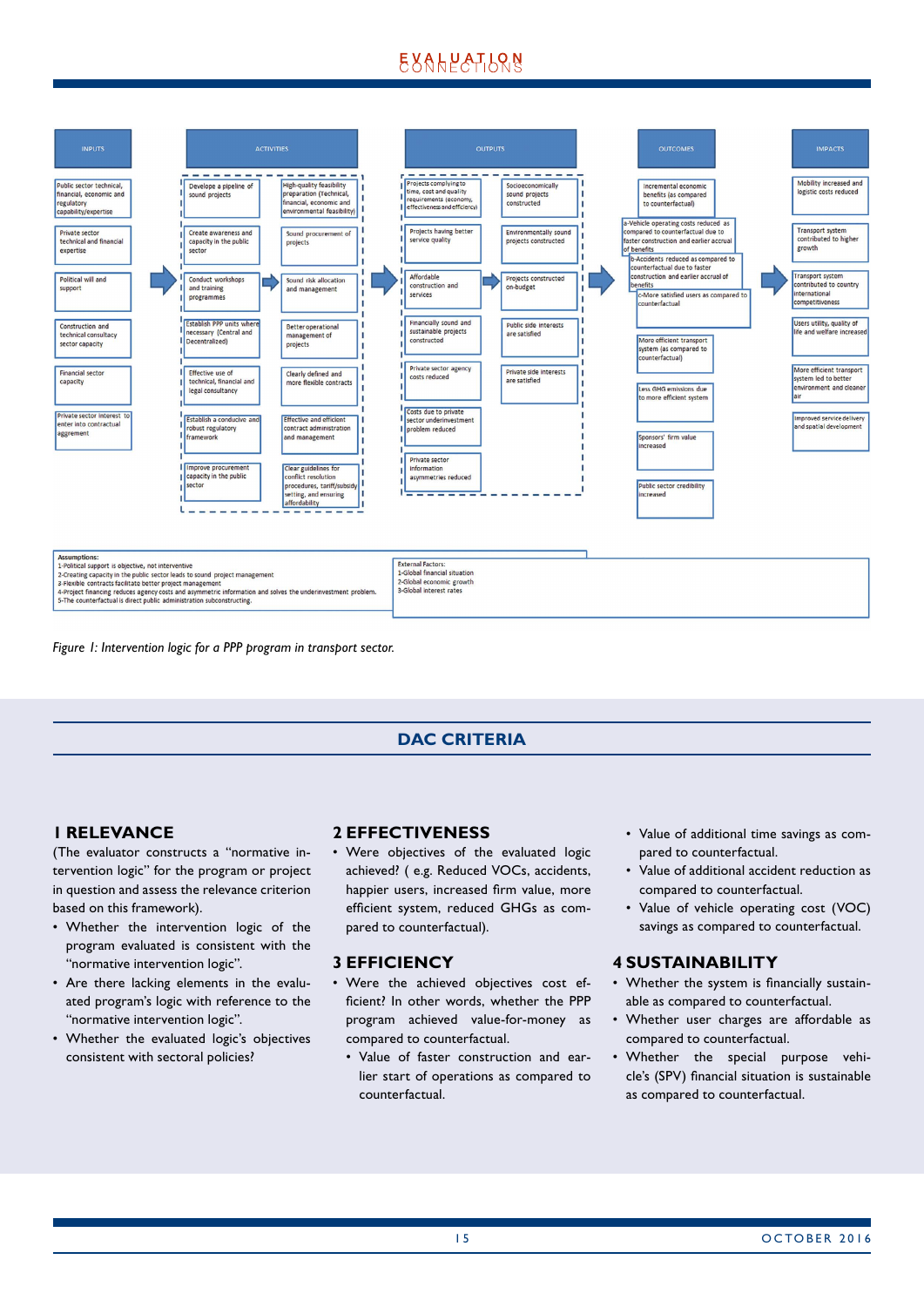# <span id="page-15-0"></span>**FACTORS AFFECTING PERFORMANCE IN PRIVATE SECTOR ORIENTED PROJECTS**

### **Nicolas Mathieu**

Factors affecting outcomes and performance are usually identified in the evaluation of private investment projects. Partial, usually qualitative, answers to the questions of "why", "how" and "what for" are often attempted in 'result chain' analyses of factors affecting output, outcome and impact. They can also be found in lender and borrower performance reviews. In most cases an informed synthesis of ratings is used to generate a plausible narrative about project merit, worth and value. On the other hand, aggregation of this evaluation information for meta-analysis and policy evaluation has been less frequent.

Recent developments in theory based approaches and the corresponding applied logical frameworks have demonstrated the need to be more systematic in the formulation of linkages between inputs and outputs, outcomes and impacts, and responding with even more clarity to the question of "why" in the analysis of the linkages.

A focus on classifying and aggregating factors affecting performance is therefore needed to identify resilient links between accountability and lessons learned. As a complement to the accountability for results question ("what worked, what did not?") answering the question "why is it so?" requires a cogent response to the broader question "can we establish more effective causalities?" in the design of interventions.

Since each project is specific to its context, purpose and process, the related factors are hard to classify and aggregate. And yet, meta analyses of grouped project performances are needed to evaluate organizational and policy performance. Focusing only on aggregate ratings is not fully conclusive. One must also discover the most influential causes for success and failure at the sector, thematic and country level.

Early initiatives in the 1990s to classify the factors underlying project ratings can be found in a World Bank evaluation study of project restructuring and more recently in three Annual Evaluation Reviews of the European Bank for Reconstruction and Development (EBRD). The aggregation method is similar in all four studies. A sample of projects already evaluated is purposely selected to provide a balanced composition between two types of evaluation categories: the overall ratings of the projects and the sectors attached to the project. Within a project cell mapping the above mentioned categories (rating x, sector y) a binomial variable (0,1) is assigned to each factor. If the factor is found to be present, it takes a value of 1. The aggregation takes the form of the sum of occurrences within the cell. This sum is then divided by the total number of projects from the same cell, providing an observed frequency in percent terms.

The sample is purposely chosen. This calls for judgment as the description of factors in evaluation reports is not always systematic, often dispersed throughout the evaluation report and at times hard to classify. The boundaries of each factor are often undefined and, as a consequence, there may be a degree of overlap. Some categories may include more subcategories than others. Finally, while the list of factors must evolve to provide adequate coverage, it may not be exhaustive.

In spite of these limitations, several findings appear meaningful for operational and conceptual purposes. Key determinants of outcome emerged in the 1996 World Bank report on industrial restructuring. They were classified according to their macro, sector and enterprise dimensions (Table 1).

While economy wide (macroeconomic level) factors were found significant, the two highest frequencies of occurrence of factors in a sample of 77 projects were found to be at the at meso level: restructuring strategy, and at enterprise level: management. The identification of these two salient factors enabled subsequent project leaders to target these relevant priorities in the actions required for restructuring enterprises.

To be sure, much has changed since the 1990s. But the same logic still applies. Thus the three more recent evaluation studies by the EBRD included analyses of factors for each category of successful and unsuccessful projects in the public and the private sector. The three studies, while separated by several years converged regarding their major conclusions.

The EBRD studies included more diversified groups of enterprises: besides industry, the sector categories included the financial sector and infrastructure. Given the increased sector diversity, and the private sector orientation of EBRD, the list of factors changed. However, some of the conclusions echo the findings of the earlier World Bank Industrial Restructuring study, pointing to the dominance of structural issues internal to the enterprise, even though external effects due

| <b>Economy wide</b>             | <b>Sectorial</b>                      | <b>Enterprise</b>        |
|---------------------------------|---------------------------------------|--------------------------|
| Macro stability                 | Prices                                | Enterprise organization  |
| <b>Employment restructuring</b> | Public sector/privatization<br>policy | Management restructuring |
|                                 | Industrial restructuring<br>strategy  |                          |

*Table 1: Major Factors affecting project performance of restructuring firms. Source: Industrial Restructuring, World Bank, 1996, p. 66.*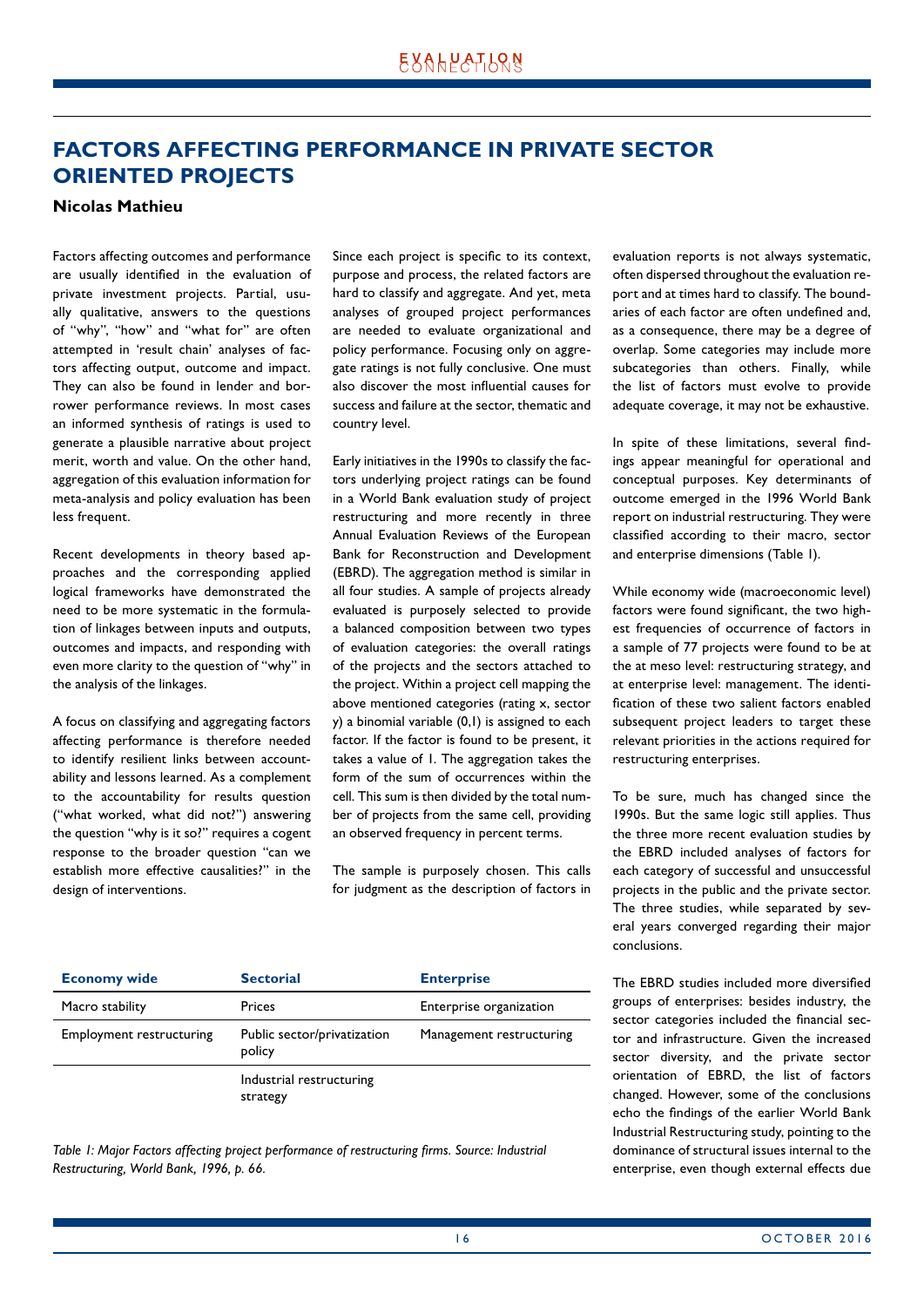<span id="page-16-0"></span>

| <b>Financial</b>   | <b>Commercial</b> | <b>Institutional</b> | <b>External</b>       | <b>Bank handling</b> |
|--------------------|-------------------|----------------------|-----------------------|----------------------|
| Financial analysis | Market analysis   | Sponsor commitment   | <b>Business cycle</b> |                      |
| Cost performance   | Sales performance | Management skills    | Government behavior   |                      |
|                    | Competition       | Governance           |                       |                      |

*Table 2: Main factors affecting performance of private enterprise investment projects. Source: 2014 Annual Evaluation Review, EBRD 2015, p. 22.*

to the business cycle or policy environment remained significant. The main categories of factors as listed in Table 2.

Once again major common factors that cause project success or relative failure hinge on the quality of the enterprise structure and its management. This refers to such institutional factors as governance, management skills and sponsor commitment, with an average frequency of occurrence above 45% in the successful and less successful categories, as found in the 2014 Annual Evaluation Review. As for the 1990's study, the findings may not be surprising *ex-post*, but they were not obvious ex-ante.

### **Conclusion**

Finding the main factors through which a project is a success or failure in meta analyses does help focus on what matters most in future projects, and allows scarce resources to be concentrated on what will make the project a success, without underestimating the macroeconomic context. The latter would need more elaborations in future factor studies, especially on the channels through which macro policies affect project performance. Further clarifications of the role of significant factors would help select the dominant linkages in complex logical frameworks and in studying further the related processes.

Conversely project level evaluation approaches should be improved through an iterative process where meta findings help target factors affecting performance at the intervention level. Beyond their incorporation into logical frameworks, even more systematic studies of the frequency of factors (e,g. through Qualitative Comparative Analysis and Process Tracing) may contribute to stronger theories of action and change for project evaluation. According to Boolean logic this could be done through iteration as more project level performance materializes. Such an approach to categorisation and aggregation of factor occurrences could eventually be extended from private sector oriented projects to public sector investment projects.

#### **References**

Industrial Restructuring, World Bank Experience, Future Challenges, The World Bank, 1996.

2014 Annual Evaluation Review, European Bank for Reconstruction and Development, 2015.

n

# **TRIANGULATING: CAN EVALUATION ADD VALUE TO MARKET-ORIENTED DEVELOPMENT?**

Riitta Oksanen, the President of EES triangulates with Fredrik Korfker, a former Chief Evaluator of the EBRD on the private sector and Marvin Taylor-Dormond, former Director of Independent Evaluation for Financial, Private Sector and Sustainable Development at the World Bank Group and since 1 October 2016 Director-General of Evaluatino at the Asian Development Bank in Manila.

### **Key points:**

1. Market-oriented development initiatives, often supported by public funds, are an essential part of efforts to achieve the global development commitments. Evaluation in this field is ongoing – but is the service industry involved in the evaluation of social impact investments willing to work together with the development evaluation community?

2. Evaluating market-oriented development implies finding a balance between the rapid efficiency of the industry, and thinking through the systematic application of evaluation standards in this context. It is essential that evaluation approaches be aligned and responsive to the private

sector/market-base nature of operations, instead of lazily adapting public sector practices.

3. Bringing together the stakeholders for dialogue is the best way forward, and urgently needed.

**Riitta:** Market –oriented development initiatives have an increasingly important role in achieving sustainable development. Evaluation, however, has traditionally been linked to public sector operations. Why and when is it important to also evaluate marketoriented initiatives?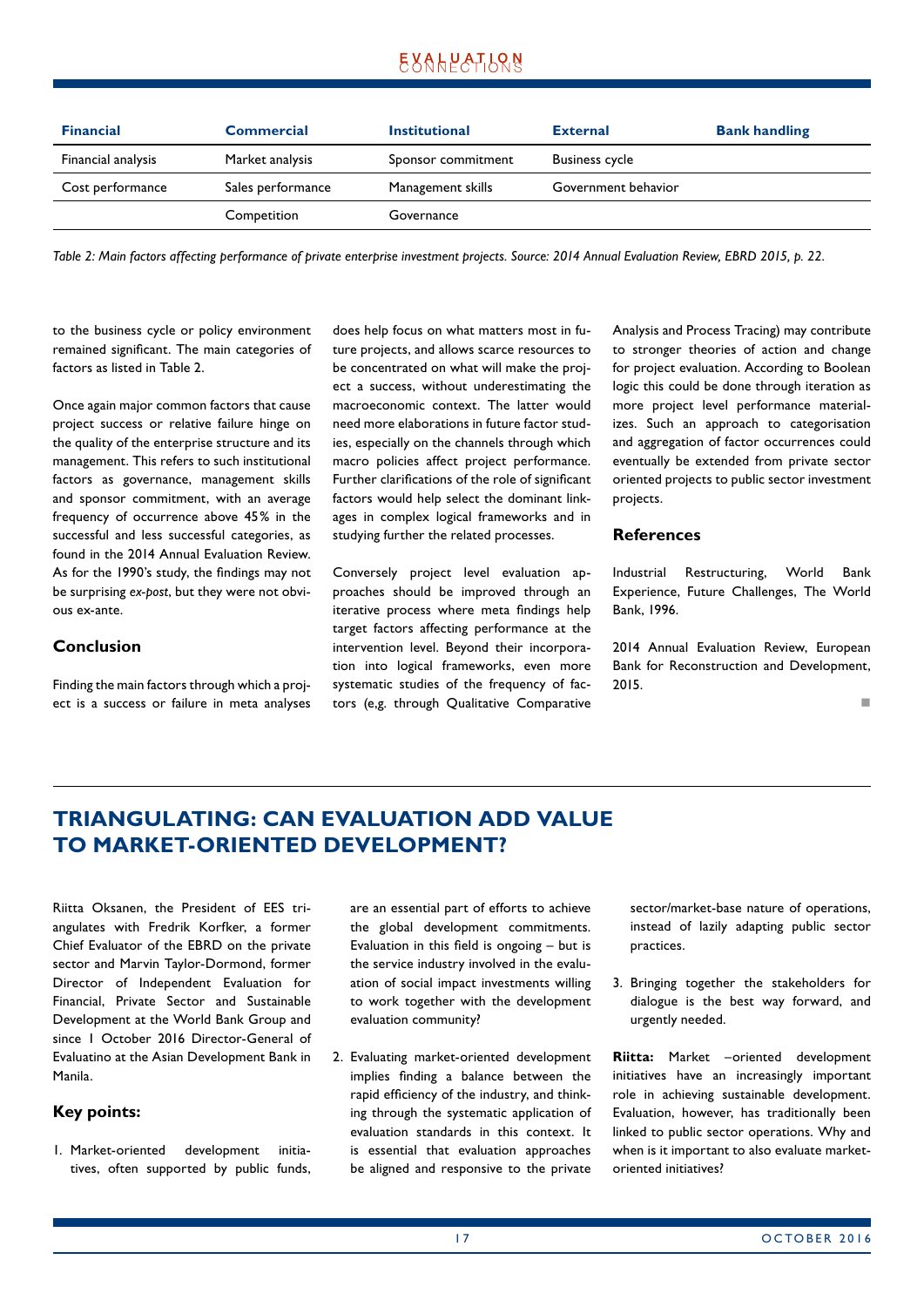**Fredrik:** Market-oriented development initiatives have indeed an increasingly important role in achieving sustainable development. During the Wilton Park Conference in July 2015 "New Frontiers for evaluation in an era of market oriented development" the growing social impact investment industry was discussed and conclusions were reached about the importance of rigorous evaluation practices that need to enhance transparency and credibility of this industry. It is also important to refer in this respect to the G20 meeting in London May 2014 where the importance of social investment was highlighted as a driver for development. The OECD was asked to prepare a report to get a better view of the industry: Social Impact Investment-building the evidence base" (http://www.oecd.org/ sti/ind/social-impact-investment.pdf). It gives an indication of the changing views of donor countries having been involved in development financing over many years and stimulating market-oriented approaches in development financing. During the Wilton Park conference participants, many being evaluators with a development background, stressed the importance of thorough and independent evaluation of social impact investment activities. The rigorous evaluation methodologies and practices developed over many years for the public sector could also be used for evaluating social impact investments and it was felt that a dialogue should be stimulated between different groups of evaluators to learn from each other. In respect of your last question Riitta, "why and when is is it important to also evaluate market-oriented initiatives", I want to respond that (a) whenever public funds are involved in financing market-oriented operations, as is the case in private sector financing by multilateral development banks (MDBs), or (b) when for instance tax incentives are provided by governments to stimulate the public to invest in social impact investment operations, it is essential to secure transparency and to demand rigorous evaluation to take place, to guarantee the necessary transparency to the social impact investors and the general public.

**Marvin:** In capitalist societies – which is the case of the majority of world societies todaymarket oriented initiatives are actually the key ingredient of development. For instance, 9 out of 10 jobs worldwide are created by market-oriented activities. The recognition of the role of the private sector in development had been absent until very recent. Today, the situation has changed significantly. The most recent global commitments on SDGs and Climate Change, for instance call for an active promotion of and partnership with the private sector, to achieve such goals. In response to this changing context, there has been a renewed interest by multilateral development banks, bilateral agencies and impact investors in promoting development through market-based interventions. Now how to evaluate these activities? It is correct as you indicate that evaluation has traditionally been associated with public sector initiatives. However, within the context of the Evaluation Cooperation Group, Multilateral Banks that were created to work through the private sector, such as IFC and EBRD have engaged in the creation of a set of standards to evaluate private sector or market based projects. This work has been precisely led by Fredrik, Bill Stevenson my predecessor in IFC and by me. The standards recognize the specificity of these types of interventions, such as the competitive environment in which the private sector operates, the payment that beneficiaries have to make to have access to services or goods, the importance of the financial sustainability of interventions, and the criticality of third party effects of these interventions, i.e. their social and environmental effects. In addition to this, as Fredrik indicates, parallel to the growing trend of the impact investment industry, an entire new practice of assessment and guidelines for evaluating the results of these investments is emerging, often led by the accounting community as was the case at the initial stages of evaluation in the public sector many years ago and by private sector associations. My concern regarding these initiatives has to do with the rigor and alignment or lack thereof of these practices and guidelines as well as with the limited role of the evaluation community in this development. I believe that the evaluation community should urgently start paying attention to the growing use of market oriented interventions to promote development and organize itself to play a strong role in the development of tools to assess their results.

**Riitta:** What are the biggest challenges in evaluating development processes with private sector engagement? Do not need new tools and concepts, do we need new ways of thinking?

**Marvin:** In my experience, the biggest challenge is twofold: to get evaluators to switch their traditional mindset and connect with the nature of private sector interventions and to develop the appropriate frameworks to assess these types of interventions. On the first, simplicity and speed of the evaluation process, as demanded by the competitive framework of private sector operations is a must. On the second, in evaluation, our frameworks have to follow the nature of and circumstance of the object of evaluation. Therefore, a good framework should recognize the characteristics of private sector interventions instead of lazily trying to adapt frameworks created to assess public sector project for evaluating private sector operations. I think that there is a long way to go in this respect. I live through these difficulties every day, within our own organization as well as in dealing with evaluators from other agencies trained to see development and evaluation exclusively through the lens of the public sector. But as I said, the growing industry will not wait for anyone who may not be willing or ready to understand the new reality. It is the private sector and it will create its own instruments with or without our active participation.

**Fredrik:** One of the important areas where evaluating of development processes with private sector takes place is in the multilateral development banks (MDBs). From the start of these institutions (World Bank Group and four regional development banks) ex post evaluation of public as well as private sector operations has been essential assessing performance in respect of their mandates and in holding the institutions accountable to their owner-governments and the general public. In respect of private sector evaluation, I have always put emphasis on project evaluation, i.e. evaluating individual projects through carrying our field visits and learning on the spot how the project is doing and what impediments are there to fulfilment of objectives. Also bottlenecks can be spotted during such evaluations and sometime violations in respect of business ethics and corruption, which would remain hidden if no field visits would take place. Also in respect of gathering quality lessons learned on projects, these field visits are crucial. The tendency in MDB evaluation departments, when evaluating private sector operations is to do so-called "higher level" evaluation and to abolish the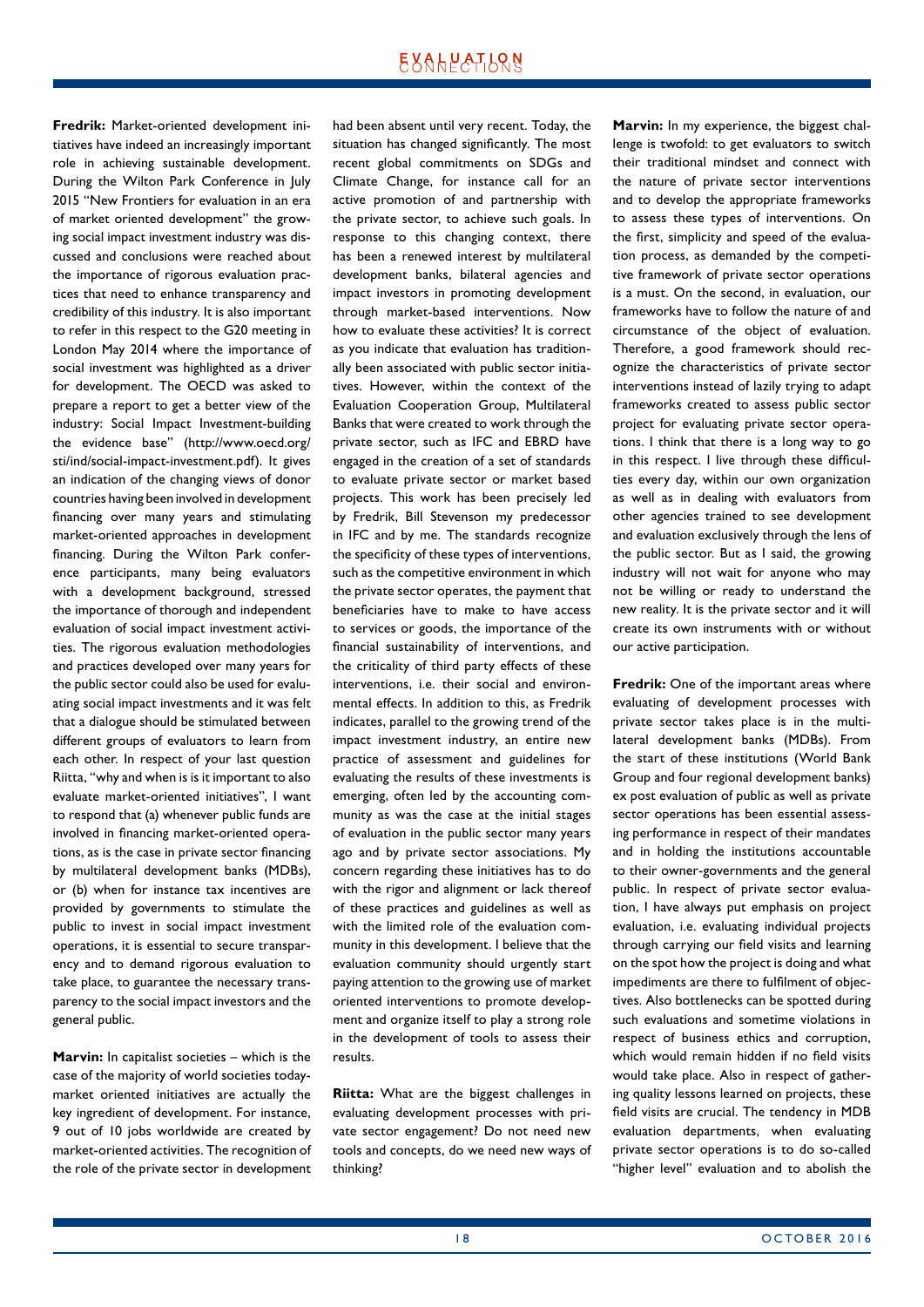expensive field visits of projects and concentrate only on validation of self-evaluation reports by operational staff. The private sector is not necessary keen to be the object of evaluation, but during the interaction with clients it is important to make clear that MDB financing is focusing on enhancing development impact and transition (the latter, as is the case for the EBRD) and that each of the MDBs involved in private sector financing should be additional, i.e. should have strong conditionality (environmental/transparency), should be in principle more expensive than commercial banks and should focus on value addition of the institution.

**Riitta:** How can private sector demand for evaluation be best encouraged? How do we get to "My accounts are audited AND My results are evaluated"?

**Fredrik:** It is important that in particular for a social impact investment industry, regulations should be as such that rigorous evaluation is required and that the industry has proper control mechanisms. Crossfertilization from the development evaluators towards the consultant firms and their representatives responsible for evaluating social investment operations, through regular dialogues, in my view is essential. The industry responsible for social impact investment who commission the evaluations and the controlling authorities should also get involved in this debate.

**Marvin:** I do agree with Fredrik. In the impact investment industry, there is no need to stimulate demand because the entire concept is based on the intention of having an impact. In other words, the double bottom line you suggest (profitability/sustainability and results) is inherent to the operations. Here the trouble is with the development of good and rigorous evaluation frameworks and with the involvement of the evaluation community to meet the demand. On the other hand, among multilateral and bilateral agencies, the demand is also natural, for development and therefore working to meet a double or triple bottom line (including environmental sustainability) is their mission. The difficulty lies in developing the right instruments and the intellectual curiosity of evaluators to deal with private sector or market oriented activities as opposed to just public sector projects.

**Riitta:** Fredrik, you suggested above that it is important to get a dialogue going between development evaluators and representatives of the social investment industry, the firms involved in evaluation of the sector and also to talk to the regulators. How can we make this happen, what are the most important next steps? Can we use the EES Conference in Maastricht as a forum?

**Fredrik:** We should invite speakers from the social investment industry, i.e. some key players involved with market development of social impact investment, representatives

from the big accounting firms involved in evaluation and some responsible regulators of that industry. An important contact would be the GIIN, the Global Impact Investing Network that might have some suggestions in preparing the conference in respect of the social impact investment theme. We should indeed prepare a forum at the Conference on social impact investment.

**Marvin:** I agree with Fredrik: we urgently need to stimulate a dialogue among investors, fund operators and the accounting community currently filling the gap of evaluation services. Among bilaterals and multilaterals, we need to continue the conversation on the importance of understanding that in our evaluation work, framework and method should follow object and therefore, that applying the same public sector framework to market oriented interventions is incorrect or inadequate. The upcoming EES Conference can be actively and strategically used to motivate the dialogue. In addition, it can be used to examine the tools that are already in existence in ECG to deal with private sector/ market oriented interventions, and motivate their use and benchmarking among bilaterals and multilateral as well as among consultants. In Dublin the EES Private Sector Working Group under the leadership of Fredrik was very active and organized itself to produce a series of presentations on the subject. IEG of the World Bank Group was strongly supportive of this initiative.

### **Further Comments from Fredrik after the EES Maastricht Conference 27–29 September 2016:**

Riitta chaired organised the President's Fish Bowl event about the evaluation of market-led development interventions. I participated in the panel which also included John Gargani, President of the American Evaluation Association (AEA) and Marko Katila, an experienced evaluator from Finland. The debate elicited a lot of interesting comments and question about the assessment of social impact investing relative to the evaluation practices of development evaluators. It was highlighted that the private sector requires "just in time" answers, but that this "need for speed" should not come at the cost of quality and lack of rigour. On the other hand, the rigour associated with development evaluation should not scare off social impact investors and asset managers. Striking the right balance requires both sides learning from each other. Towards this end, further dialogues between the two groups should be held and John highlighted that the AEA Conference in Atlanta at the end of October will offer important opportunities for further exchanges thus laying the foundation for a rapprochement.

To contribute to this dialogue please click: http://europeanevaluation.org/blogs/riitta-oksanen.